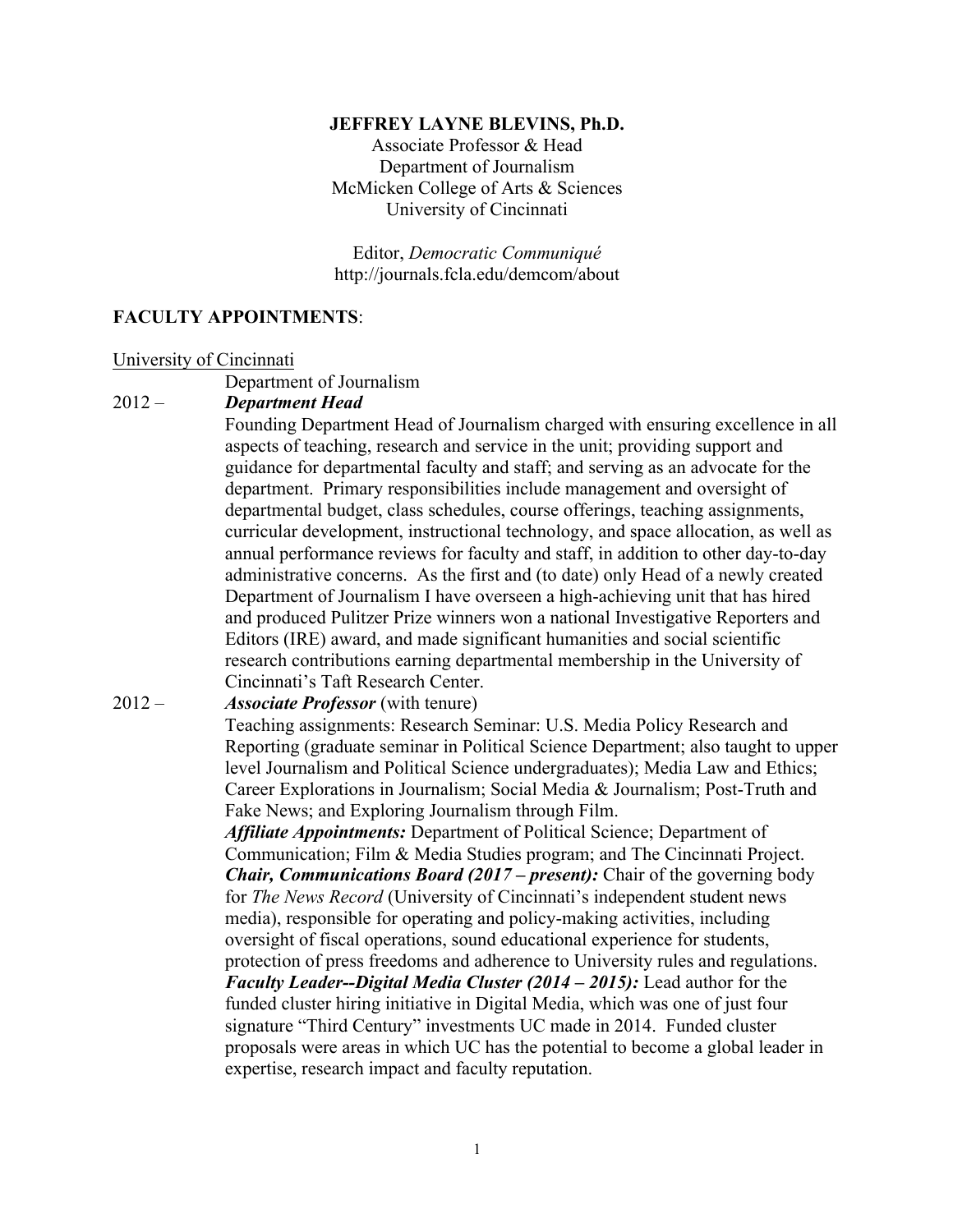Iowa State University

Greenlee School of Journalism & Communication

# 2010 – 2012 *Director of Undergraduate Education*

 academic standards, academic appeals, and internships. Administered the School's 60-plus scholarship awards worth over \$160,000 annually. Responsible for carrying out School policy and making day-to-day administrative decisions while coordinating operation of the undergraduate program, advising,

2010 – 2012 *Associate Professor* (with tenure)

# 2004 – 2010 *Assistant Professor*

Teaching assignments: Critical Approaches to Communication (graduate seminar); Media & Society: Interrelationships (graduate seminar); Cyber Law; Mass Communication Law; Media Ethics, Freedom, Responsibility; and Electronic Media Technology and Public Policy.

# Central Michigan University

Department of Broadcast & Cinematic Arts

# 2001 – 2004 *Assistant Professor*

 Sales; Politics in Film. Teaching assignments: Telecommunications Media Policy (graduate seminar); Electronic Media Criticism; Broadcast and Cable Management, Promotion and

# **HIGHER EDUCATION**:

Ohio University

Ph.D., Telecommunication (supporting program in Political Science and Philosophy), 2001

 Southern Illinois University, Edwardsville M.S., Mass Communication, 1998 B.S., Mass Communication (minor in Theatre Performance), 1995

# **SCHOLARLY PUBLICATIONS**:

- No. 7 (pp. 1636-1653). https://doi.org/10.1177/1461444819827030 **Blevins, J. L.**, Lee, J. J., McCabe, E. E., & Edgerton, E. (2019). Tweeting for Social Justice in #Ferguson: Affective Discourse in Twitter Hashtags. New Media & Society, Vol. 21,
- **Blevins, J. L.** (2019, May 20). Free Expression and Fake News: Does the "Marketplace of Ideas" Metaphor Still Apply? Journalism History. <https://journalism>[history.org/2019/05/20/free-expression-and-fake-news/](https://history.org/2019/05/20/free-expression-and-fake-news)
- **Blevins, J. L.** (2019). Social Media and Social Justice Movements after the Diminution of Black-Owned Media in the United States. In O. Banjo (Ed.), Media Across the African Diaspora: Content, Audiences, and Global Influence (pp. 191-203). New York, NY: Routledge.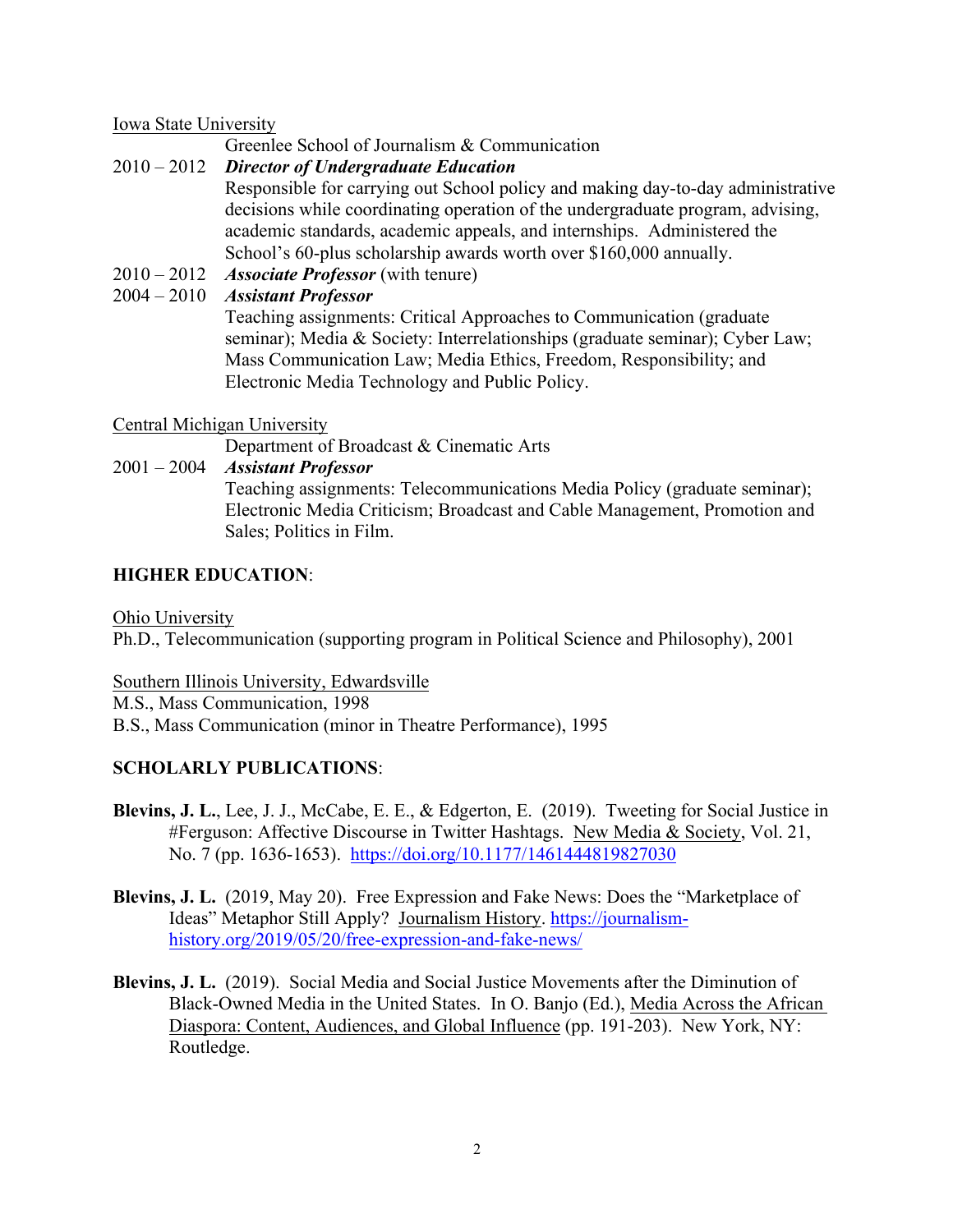- Newell, J. J., & **Blevins, J. L.** (2018). Transparency in Political Advertising: Assessing the Utility and Validity of the FCC's Online Public Inspection File System. Journal of Information Policy, Vol. 8, (pp. 417-441).
- **Blevins, J. L.** (2016). Panoptic Missorts and the Hegemony of U.S. Data Privacy Policy. The Political Economy of Communication, Vol. 4, No. 2 (pp. 18-33).
- **Blevins, J. L.** (2014). The Political Economy of Corporate Power and Free Speech in the United States. Media Watch, Vol. 5, No. 2 (pp. 209-222).
- **Blevins, J. L.** (2013). Using Opinion-Editorial Writing Exercises Across Media Platforms for Electronic Media Law and Policy Courses. Journal of Media Education, Vol. 4, No. 2 (pp. 26-28).
- **Blevins, J. L.** (2012). Teaching the principle and practice of diversity in electronic media law and policy classes. Journal of Media Education, Vol. 3, No. 4 (pp. 5-7).
- **Blevins, J. L.** (2011). Applying the U.S. Safe Harbor Policy to Television Violence. Journal of Children and Media, Vol. 5, No. 1 (pp. 37-52).
- Blevins, J. L., & Brown, D. H. (2010). Concerns about the Disproportionate Use of Economic Research in the FCC's Media Ownership Studies from 2002-2007. Journal of Broadcasting & Electronic Media, Vol. 54, No. 4 (pp. 603-6 Research in the FCC's Media Ownership Studies from 2002-2007. Journal of
- **Blevins, J. L.**, & Martinez, K. (2010). A Political-Economic History of FCC Policy on Minority Broadcast Ownership. The Communication Review, Vol. 13, No. 3 (pp. 216- 238).
- **Blevins, J. L.,** & Shade, L. R. (2010) International Perspectives on Network Neutrality Exploring the Politics of Internet Traffic Management and Policy Implications for Canada and the U.S. Global Media Journal – Canadian Edition, Vol. 3, No. 1 (pp. 1-8).
- Newell, J. J., Blevins, J. L., & Bugeja, M. (2009). Tragedies of the Broadcast Commons:<br>Consumer Perspectives on the Ethics of Product Placement and Video News Releases.<br>Journal of Mass Media Ethics, Vol. 24, No. 4 (pp. 20 Consumer Perspectives on the Ethics of Product Placement and Video News Releases.
- **Blevins, J. L.**, & Barrow, S. C. (2009). The Political Economy of Free Speech and Network Neutrality: A Critical Analysis. Journal of Media Law & Ethics, Vol. 1, Nos. 1/2 (pp. 27- 48).
- Brown, D. H., & **Blevins, J. L.** (2008). Can the FCC still ignore the public? Interviews with two commissioners who listened. Television & New Media, Vol. 9, No. 6 (pp. 447-470).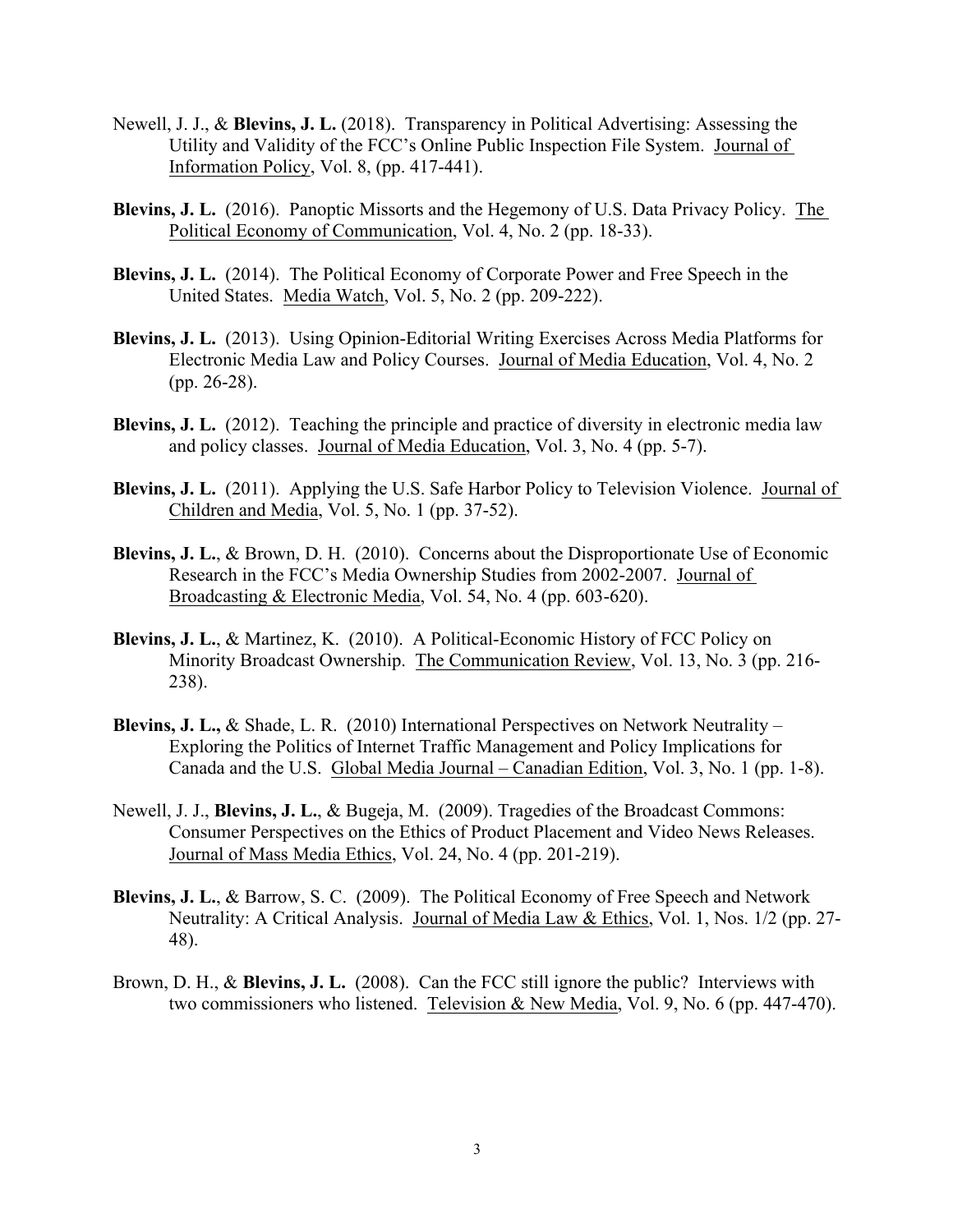- **Blevins, J. L.**, & Anton, F. (2008). Muted Voices in the Legislative Process: The Role of Scholarship in US Congressional Efforts to Protect Children from Online Pornography. New Media & Society, Vol. 10, No. 1 (pp. 115-137).
- **Blevins, J. L.** (2007). The Political Economy of U.S. Broadcast Ownership Regulation and Free Speech after the Telecommunications Act of 1996. Democratic Communiqué, Vol. 21, No. 2 (pp. 1-22).
- Blevins, J. L., & Brown, D. H. (2006). Political Issue or Policy Matter? The U.S. Federal Communications Commission's Third Biennial Review of Broadcast Ownership Rules. Journal of Communication Inquiry, Vol. 30, No. 1 (pp. 21-41).
- **Blevins, J. L.** (2004). Battle of the On-Line Brands: Disney Loses Internet Portal War. Television & New Media, Vol. 5, No. 3 (pp. 247-271).
- **Blevins, J. L.** (2003). The Media Reform Movement in Communications Law and Policy Classes and Research. International Communication Association Newsletter, Vol. 31, No. 10.
- Brown, D. H., & **Blevins, J. L.** (2002). The Safe Harbor Agreement Between the United States On-Line*?* Journal of Broadcasting & Electronic Media, Vol. 46, No. 4, (pp. 565-585). and Europe: A Missed Opportunity to Balance the Interests of E-Commerce and Privacy
- **Blevins, J. L.** (2002). Source Diversity After the Telecommunications Act of 1996: Media Oligarchs Begin to Colonize Cyberspace. Television & New Media, Vol. 3, No. 1 (pp. 95-112).
- **Blevins, J. L.** (2002). Media Oligarchy: Implications for Entrepreneurship in Internet Media. In Journalism and Mass Communication: The Making of Meaning, edited by Rashmi In Journalism and Mass Communication: The Making of Meaning, edited by Rashmi<br>Luthra, in the Encyclopedia of Life Support Systems (EOLSS). Developed under the<br>auspices of the United Nations Educational, Scientific and Cult (UNESCO). Oxford, UK: EOLSS Publishers.
- **Blevins, J. L.** (2002). SWOT Analysis: Disney Considers Acquisition of Yahoo! A Case Study Assignment for a Media Management Course. Feedback, Vol. 43, No. 4, (pp. 48-53).
- Blevins, J. L. (2001). Counter-Hegemonic Media: Can Cyberspace Resist Corporate **Blevins, J. L.** (2001). Counter-Hegemonic Media: Can Cyberspace Resist Corporate Colonization? In B. Ebo (Ed.), Cyberimperialism? Global Relations in the New Electronic Frontier (pp. 139-151). Westport, CT: Praeger.
- Cooper, C. A., & **Blevins, J. L.** (2000). How Fairly Did ABC Apply TV Ratings Systems to Primetime Programming? A Content Analysis. Feedback, Vol. 41, No. 1 (pp. 16-28).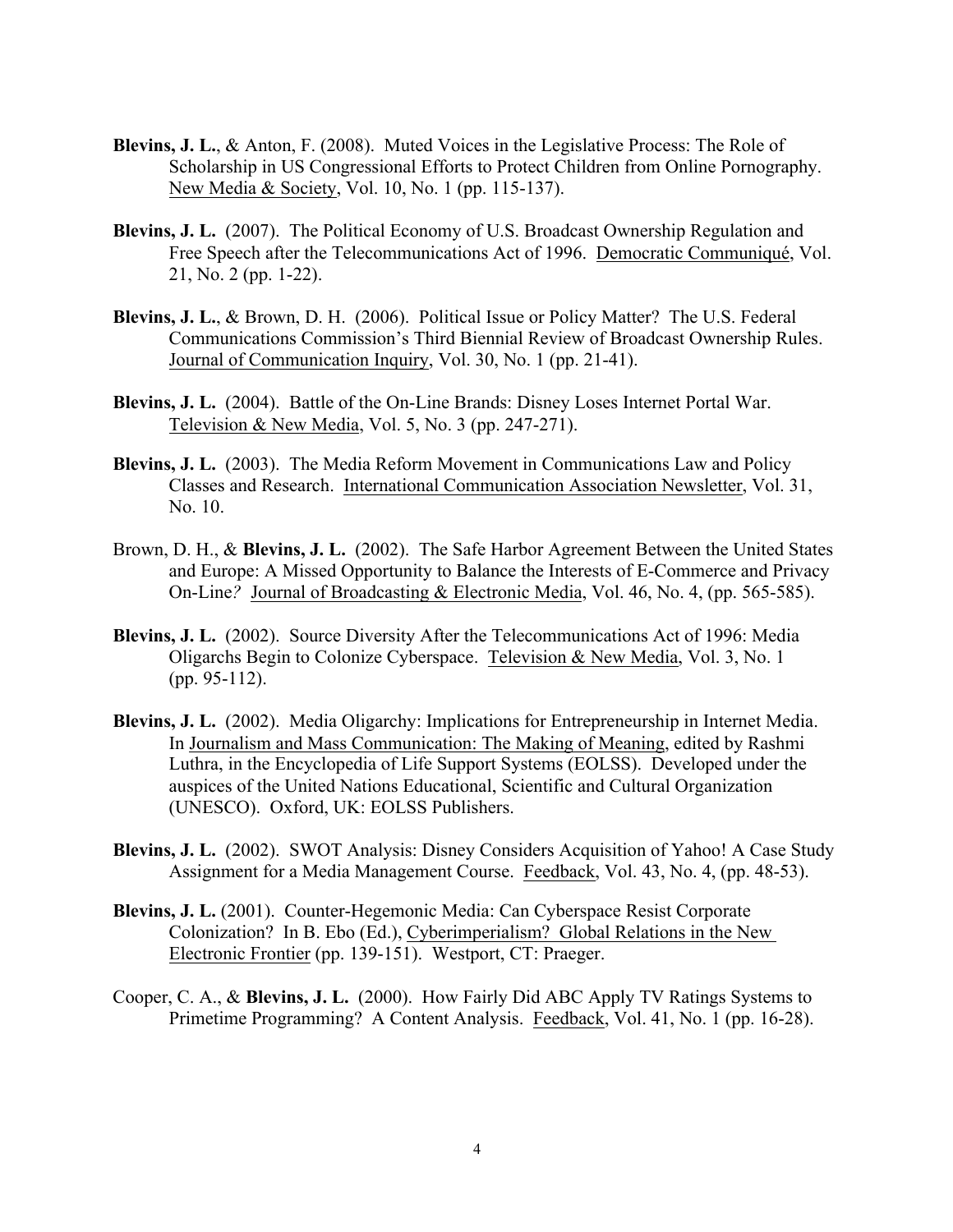#### **EDITORSHIPS:**

**Blevins, J. L.** (2018—present). Editor, Democratic Communiqué.

Guest edited issue of the Global Media Journal – Canadian Edition, Vol. 3, No. 1. **Blevins, J. L.**, & Shade, L. R. (2010). International Perspectives on Network Neutrality.

## **PROFESSION PUBLICATIONS AND COMMENTARY FOR NEWS MEDIA:**

- **Blevins, J. L.** & Calfano, B. (2019, Sep. 13). Finding common ground in news stories. The Cincinnati Enquirer (p. 8B). Cincinnati Enquirer (p. 8B).
- Blevins, J. L. (2019, Aug. 9). The moment hashtags bypassed the news cycle: Social media Dispatch  $(p. A11)$ . lessons from #Ferguson in how to control the public conversation. The St. Louis Post-
- **Blevins, J. L.** & Calfano, B. (2019, July 20). Consumers must ask questions to defeat fake news. The Cincinnati Enquirer (p. 8B). news. The Cincinnati Enquirer (p. 8B).
- incident. The Cincinnati Enquirer (p. 5D). **Blevins, J. L.** (2019, Feb. 24). Separate social media from news to understand CovCath
- Blevins, J. L. (2018). Fake news, bots, and doublespeak: Epistemic Failure in the Marketplace Ohio Humanities Organization. As part of its "Democracy and the Informed Citizen" of Ideas. Pathways, Vol. 39, No. 3 (pp. 3-6). <u>Pathways</u> is the official magazine of the project, Pathways and the Ohio Humanities Council produced a series of short video interviews with the author to supplement the article:

What is "doublespeak"? https://vimeo.com/332697920 What is epistemology? https://vimeo.com/332699825 What is a "bot"? <https://vimeo.com/332700671> How do we deal with fake news? <https://vimeo.com/332701700>

- comments. The Cincinnati Enquirer (p. 19A). **Blevins, J. L.** (2018, July 21). Habits for exercising civility when posting or tweeting
- **Blevins, J. L.** (2018, March 11). Balancing free speech, safety a test for colleges. The Cincinnati Enquirer (p. 5F).
- **Blevins, J. L.** (2017, Dec. 13). Net Neutrality Repeal Will Harm Consumers. CityBeat, Cincinnati, OH (p. 4).
- **Blevins, J. L.** (2017, July 26). Media Ownership Matters: FCC Plans Will Hurt News Diversity. CityBeat, Cincinnati, OH (p. 8).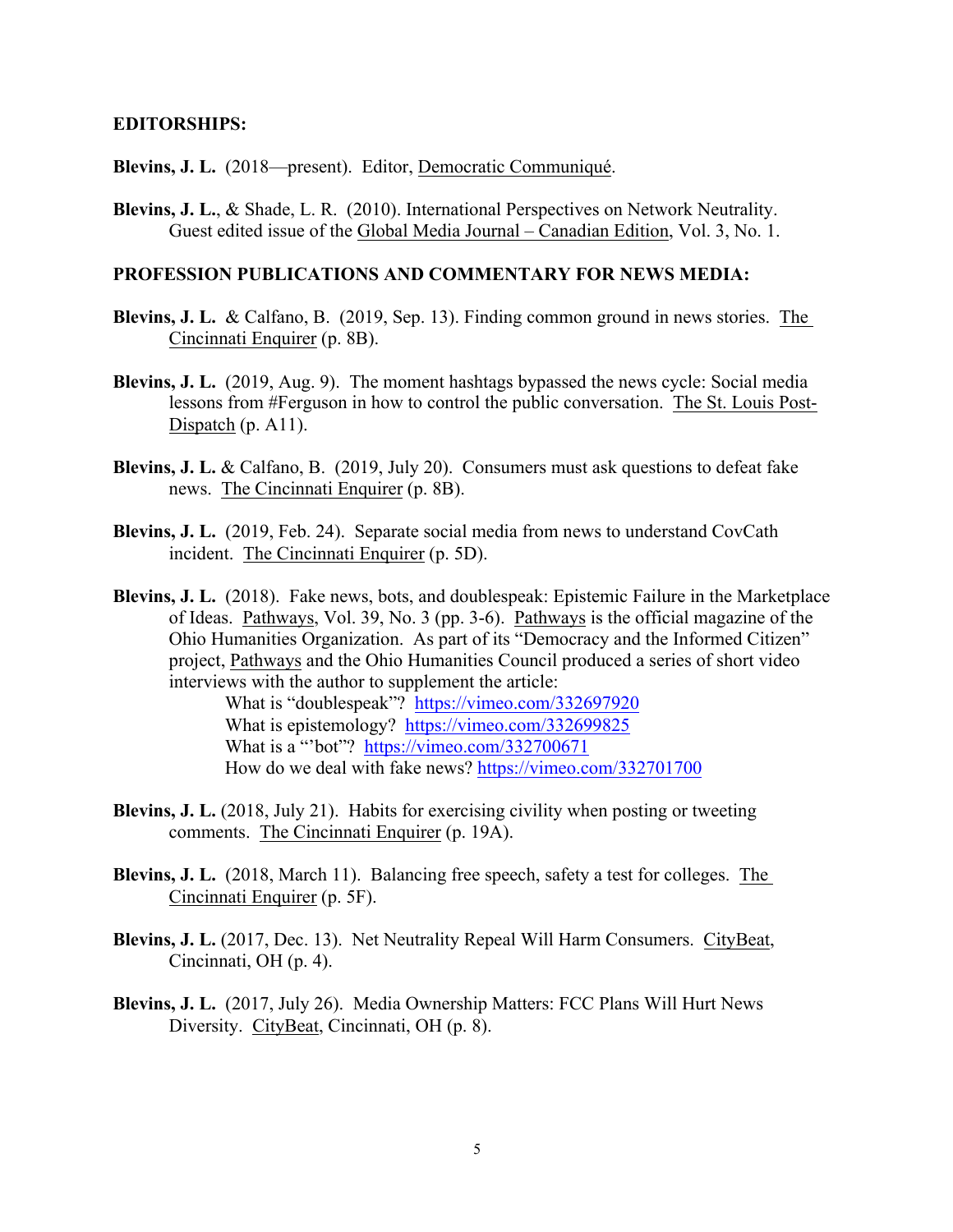- **Blevins, J. L.** (2017, July 4). Sinclair's proposed purchase of Tribune Media is bad news for St. Louis: The broadcast group is known to be heavy-handed in its selection of news content. St. Louis Post-Dispatch, (p. A9).
- **Blevins, J. L.** (2017, June 30). Sinclair's proposed purchase of Tribune Media is bad news for Des Moines. The Des Moines Register, (p. A11).
- **Blevins, J. L.** (2017, June 29). Sinclair's proposed purchase of Tribune Media is bad news. USA Today, [online].
- **Blevins, J. L.** (2017, Feb. 28). We need to get a grip on our screen time. <u>The Cincinnati Enquirer</u>, (p. 19A).
- **Blevins, J. L.** (2017, Feb. 15). Courts Must Protect Media as Much as KKK. CityBeat, Cincinnati, OH (p. 7).
- **Blevins, J. L.** (2016, July 25). FCC's Privacy Proposal Doesn't Address 'Big Data' Problem. CityBeat, Cincinnati, OH [online].
- **Blevins, J. L.** (2016, July 9-15). Social media disparity in #JusticeForHarambe and #DisneyGatorAttack. The Cincinnati Herald, (p. B1, B3).
- **Blevins, J. L**. (2016, Feb. 27). Prevention more important to stopping revenge porn. The Courier-Journal, Louisville, KY (p. A12).
- Blevins, J. L. (2016, Feb. 25). Law alone can't combat revenge porn. The Cincinnati Enquirer, (p. 8A).
- Blevins, J. L. (2016, Feb. 24). Prevention more important to stopping revenge porn. The Detroit Free Press [online].
- **Blevins, J. L.** (2015, Aug. 10). Effective journalistic advocacy requires healthy scrutiny and verification. Greater Cincinnati Society of Professional Journalists blogspot: <http://cincyspj.blogspot.com/2015/08/effective-journalistic-advocacy.html>
- **Blevins, J. L.** (2014, Sep. 27). Social media empowered in #Ferguson. <u>The Cincinnati Enquirer</u> (p. A15).
- **Blevins, J. L.** (2014, May 13). FCC's latest network neutrality proposal not fair to consumers. CityBeat (p. 8), Cincinnati, OH.
- participate in election process, not just the wealthy. The Cincinnati Herald (p. B1). **Blevins, J. L.** (2014, Apr. 19-25). Supreme Court should protect rights of everyone to
- **Blevins, J. L.** (2014, Jan. 15). The Death of Diversity in U.S. Broadcast Ownership. CityBeat (p. 8), Cincinnati, OH.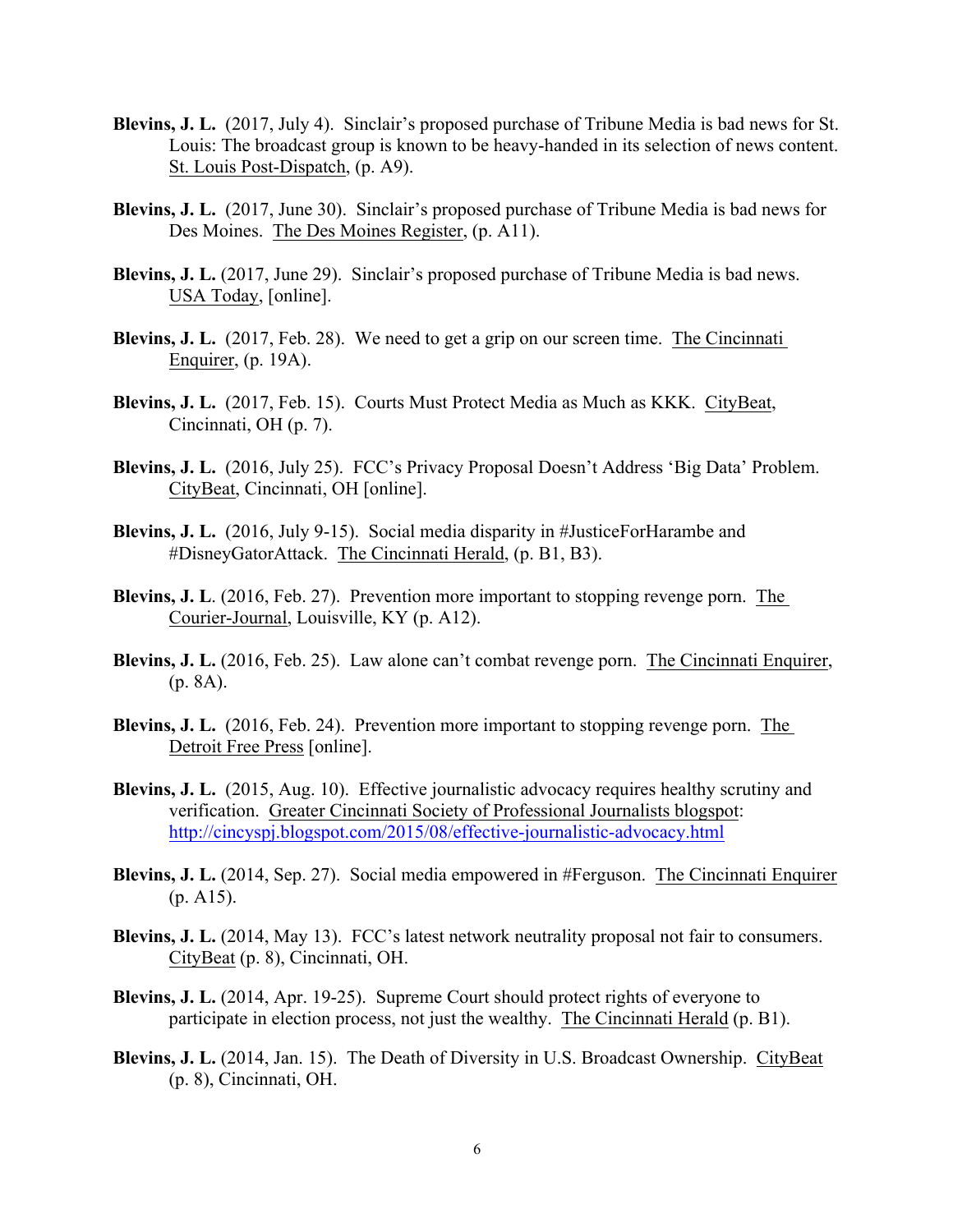- **Blevins, J. L.** (2013, Aug. 4). Court decision cautions us to care for the truth. The Cincinnati Enquirer (p. F6). Enquirer (p. F6).
- **Blevins, J. L.** (2011, Nov. 30). Protecting your privacy online is easier than you think. The Des Moines Register (p. 9A). Moines Register (p. 9A).
- **Blevins, J. L.** (2011, Nov. 4). Online incivility and anonymity. The Ames Tribune (p. A6).
- **Blevins, J. L.** (2011, Oct. 7). Online world needs self-regulation. <u>Des Moines Business</u> Record, Vol. 29, No. 40.
- **Blevins, J. L.** (2011, Apr. 27). Protect children from TV violence. The Ames Tribune (p. A10).
- **Blevins, J. L.** (2010, Dec. 21). Protect Internet from corporate censorship. The Des Moines Register (p. 11A).
- **Blevins, J. L.** (2009, Feb. 19). Just whose interest is being served by digital conversion? The Des Moines Register (p. 11A).

#### **CONFERENCE PAPERS & PRESENTATIONS**:

- **Blevins, J. L.** (2019). *Exploring Journalism through Film: Lessons about the Lives of Journalists as Dramatized in Motion Pictures*. Paper presented to the Film Area of the Midwest Popular Culture Association conference in Cincinnati, OH, Oct. 10-13, 2019.
- **Blevins, J. L.** (2019). *Manufacturing Truth: Epistemic Crisis in the Political Economy of Fake News.* Paper presented to the Cultural and Critical Studies Division of the Association News. Paper presented to the Cultural and Critical Studies Division of the Association for Education in Journalism and Mass Communication conference, Toronto, Canada, August 7-10, 2019.
- **Blevins, J. L.,** Lee, J. J., McCabe, E. E., & Edgerton, E. (2019). *Tweeting for Social Blastice in #Ferguson: Affective Discourse in Twitter Hashtags. Paper presented to the* Activism, Communication and Social Justice Interest Group at the International Communication Association conference, Washington, DC, May 25-28, 2019.
- **Blevins, J. L.** (2019). *Epistemic Problems in the Marketplace of Ideas: Why Critical Media Education Policy is Needed*. Paper presented to a pre-conference workshop, "Government and Corporate Policies for Social Media," co-sponsored by the Institute for Information Policy--Penn State University and the Quello Center--Michigan State University at the International Communication Association conference, Washington, DC, May 24, 2019.
- **Blevins, J. L.** (2019). Free Expression and Fake News: Does the "Marketplace of Ideas" *Metaphor Still Apply?* Paper presented to the 10<sup>th</sup> Media in Transition International Conference, "Democracy and Digital Media," Massachusetts Institute of Technology (MIT), Cambridge, MA, May 17-18, 2019.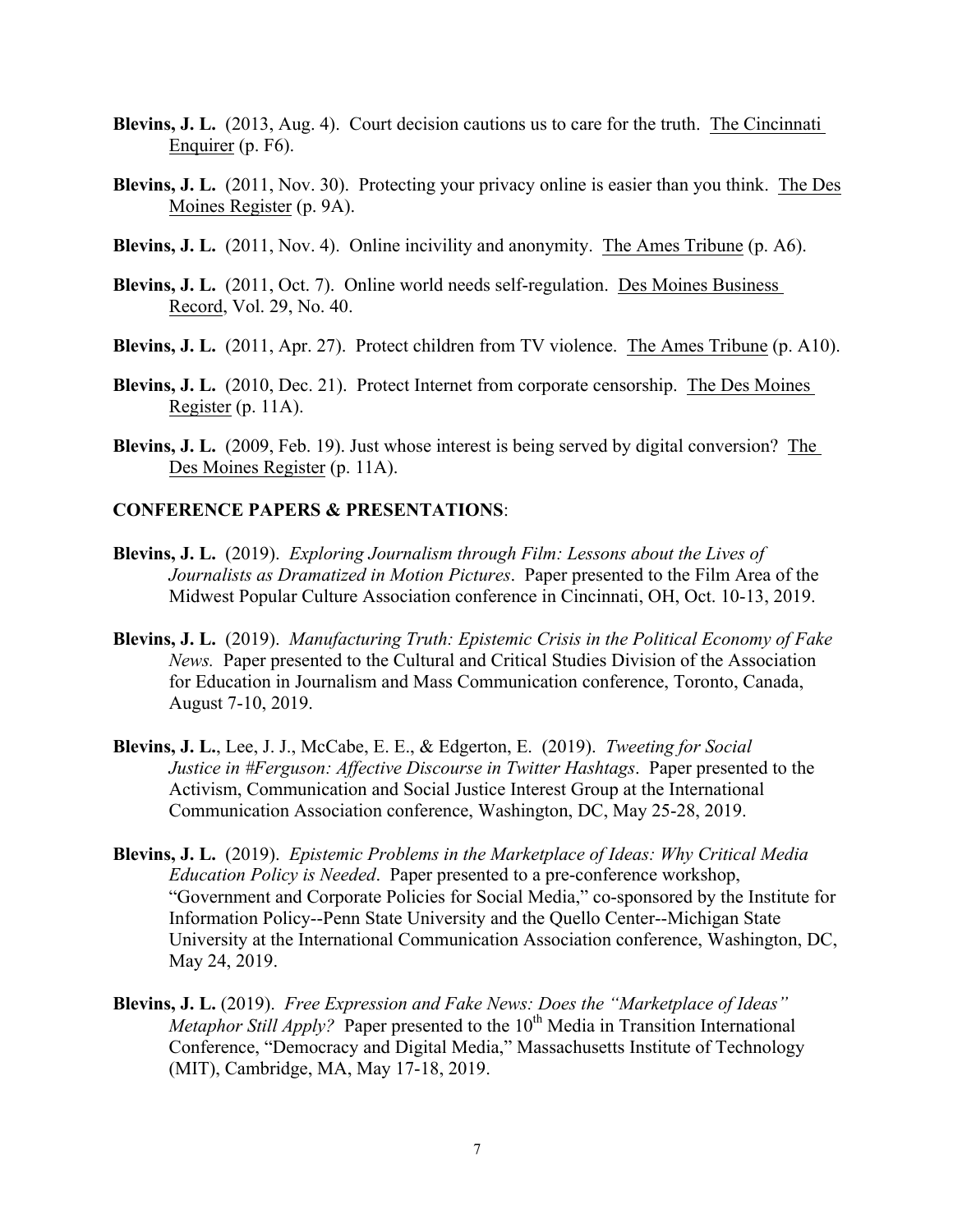- **Blevins, J. L.** (2018). *Manufacturing Consent in the Age of Post-Truth: The Political Economy of Fake News, Bots and Double-Speak.* Paper presented to the Union for Democratic Communications conference, Chicago, IL, May 10-13, 2018.
- **Blevins, J. L.** (2017). After the Broadcast Blackout: Social Media and Social Justice Blevins, J. L. (2017). After the Broadcast Blackout: Social Media and Social Justice<br>Movements in the United States. Paper presented to the Global Fusion Conference at<br>Ohio University, Athens, OH, October 13-15, 2017.
- **Blevins, J. L.** (2017). *Negating the 'Francis Effect': Sophistry v. Theology in Alt-Right* **Blevins, J. L.** (2017). *Negating the 'Francis Effect': Sophistry v. Theology in Alt-Right Discourse about Capitalism and the Environment. Paper presented to the 3<sup>rd</sup> Biennial* Philosophy of Communication Conference: The Catholic Intellectual Tradition at Dusquesne University, Pittsburgh, PA, June 5-7, 2017.
- **Blevins, J. L.** (2017). *Panoptic Missorts*. Paper presented to the Communication Law & Policy Division of the International Communication Association conference, San Diego, CA, May 25-29, 2017.
- **Blevins, J. L.** (2017). *Social Media and Social Justice.* Paper presented to the Organizing Equality International Conference, London, Ontario, Canada, March 24-26, 2017.
- **Blevins, J. L.** (2016). *The Francis Side Effect: Right Wing Media's Attack on Papal Theology about Capitalism and the Environment*. Paper presented to the Union for Democratic Communications conference, Detroit, MI, Sept. 29-Oct. 1, 2016.
- **Blevins, J. L.** (2016). *Teaching the principle and practice of diversity in media law and ethics*. Presented to the *Teaching Digital Diversity and Inclusion* panel at the 8<sup>th</sup> Annual University of Cincinnati Diversity & Inclusion Conference, Cincinnati, OH, March 30, 2016.
- **Blevins, J. L.** (2015). *Social media power in #Ferguson.* Paper presented to the New Media Area of the Midwest Popular Culture Association conference, Cincinnati, OH, October 1- 4, 2015.
- Blevins, J. L. & Brown, D. H. (2015). *The Panoptic Missort: The Political Economy of Digital Media Privacy*. Paper presented to the Union for Democratic Communications conference, University of Toronto, Canada, May 1-3, 2 *Media Privacy.* Paper presented to the Union for Democratic Communications
- **Blevins, J.L.** (2015). (Session Organizer & Chair), *Social Media and Diversity of Expression in Conflicts between Police and Public.* Panel presented at the 7<sup>th</sup> Annual University of Cincinnati Diversity Conference, Cincinnati, OH, April 1, 2015.
- Blevins, J.L. (2014). *Diversity of Media Ownership*. Paper presented to the *Diversity in the* **Blevins, J.L.** (2014). *Diversity of Media Ownership*. Paper presented to the *Diversity in the News Media* panel for the History, Politics and Law section of the 6<sup>th</sup> Annual University of Cincinnati Diversity Conference, Cincinnati, OH, April 2, 2014.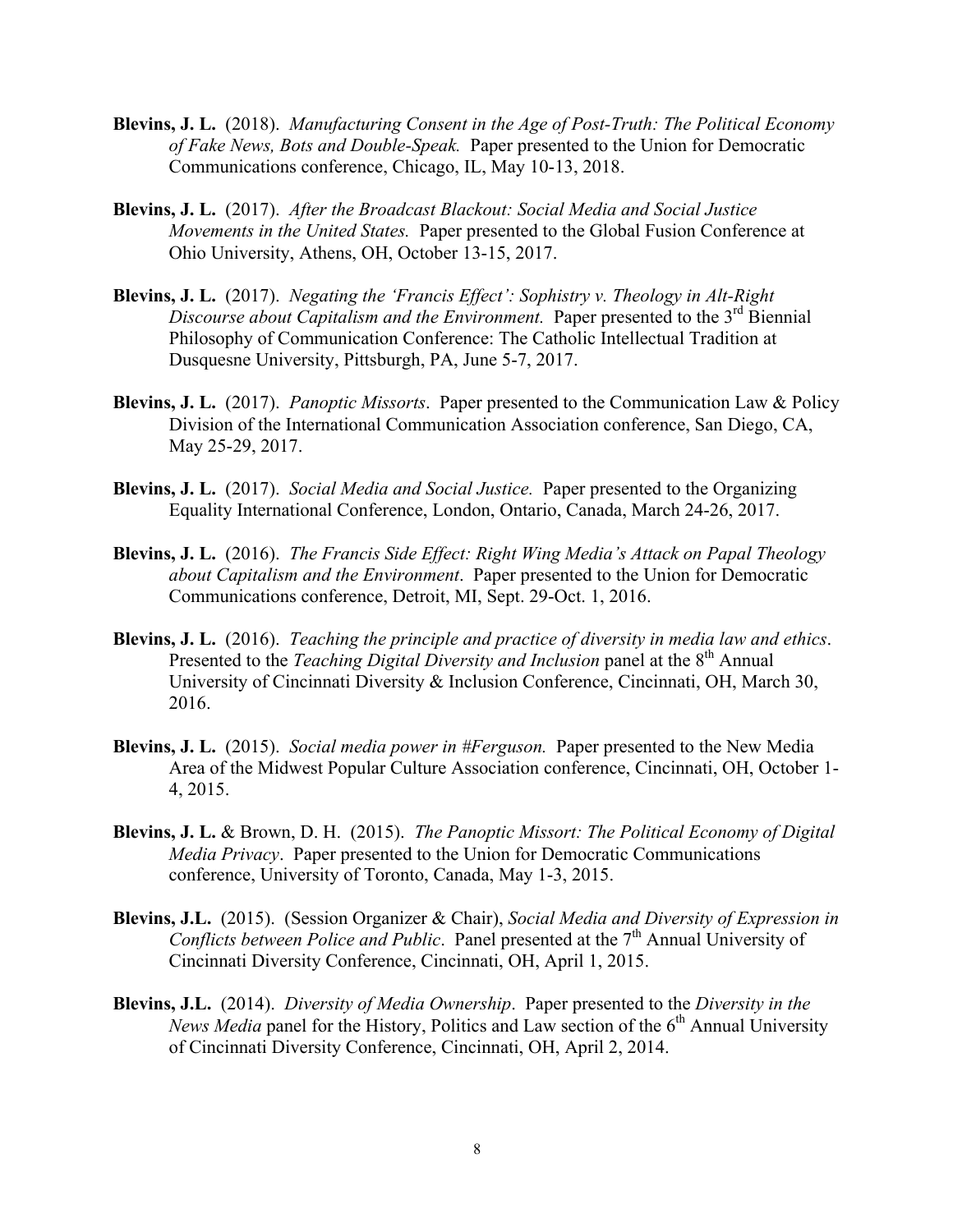- Brown, D. H. & Blevins, J. L. (2013). *Online data privacy is not just an issue of potential government surveillance*. Paper presented to the Global Fusion conference at Southern Illinois University, Carbondale, IL, Octobe government surveillance. Paper presented to the Global Fusion conference at Southern Illinois University, Carbondale, IL, October 4-6, 2013.
- **Blevins, J. L.** (2013). *The Political Economy of Minority Ownership*. Paper presented to the and Mass Communication at its annual conference, Washington, DC, August 8-11, 2013. Panelists included Mignon Clyburn, Acting FCC Chairperson; Joe Torres, Free Press; *Media Ownership, Women and Minorities: Why it Matters.* Professional Freedom & Responsibility panel co-sponsored by the Minorities and Communication Division, and the Cultural and Critical Studies Division of the Association for Education in Journalism and Janelle Trigg, Lerman Senter, PLLC.
- **Blevins, J. L.** (2013). *Historical Amnesia in Supreme Court Jurisprudence on Corporate Power and Electronic Media.* **First place:** Open paper competition for the History Division of the Broadcast Education Association, Las Vegas, NV, April 7-10, 2013.
- **Blevins, J. L.** (2013). *FCC Policy and Broadcast Ownership Diversity.* Paper presented to the History, Politics and Law section of the  $5<sup>th</sup>$  Annual University of Cincinnati Diversity Conference, Cincinnati, OH, March 27, 2013.
- **Blevins, J. L.** (2011). *The Diversity Principle in Theory and Practice*. **Third place:** Best Ideas in the Teaching of Communication Law and Policy Competition: How to Incorporate Diversity in the Law and Policy Classroom. Law and Policy Division of the Association for Education in Journalism & Mass Communication at its conference in St. Louis, MO, Aug. 10-13, 2011.
- **Blevins, J. L.** (2011). (Session Organizer and Chair), *Indecent Proposals: The FCC's Struggle to Regulate Violence on Television.* Paper presented: "A Safe Harbor for TV Violence?" Law & Policy Division of the Broadcast Education Association's annual conference in Las Vegas, NV, April 9-13, 2011.
- **Blevins, J. L.,** & Martinez, K. (2010). *A Retrospective Look at the FCC Policy on Minority Media Ownership*. Paper presented to the Union for Democratic Communication at its conference at Pennsylvania State University, October 14-16, 2010.
- *Media Research Can Strengthen FCC Policymaking*. Paper presented to the Cultural & Critical Studies Division of the Association for Education in Journalism & Mass Communication at its conference in Chicago, IL, August 6-9, 2008. **Blevins, J. L.**, & Brown, D. H. (2008). *The Political Economy of the Public Interest: How*
- Newell, J. J., & **Blevins, J. L.** (2008). *Tragedies of the Broadcast Commons: Consumer Perspectives on the Ethics of Product Placement and Video News Releases*. Paper presented to the Media Ethics Division of the Association for Education in Journalism & Mass Communication at its conference in Chicago, IL, August 6-9, 2008.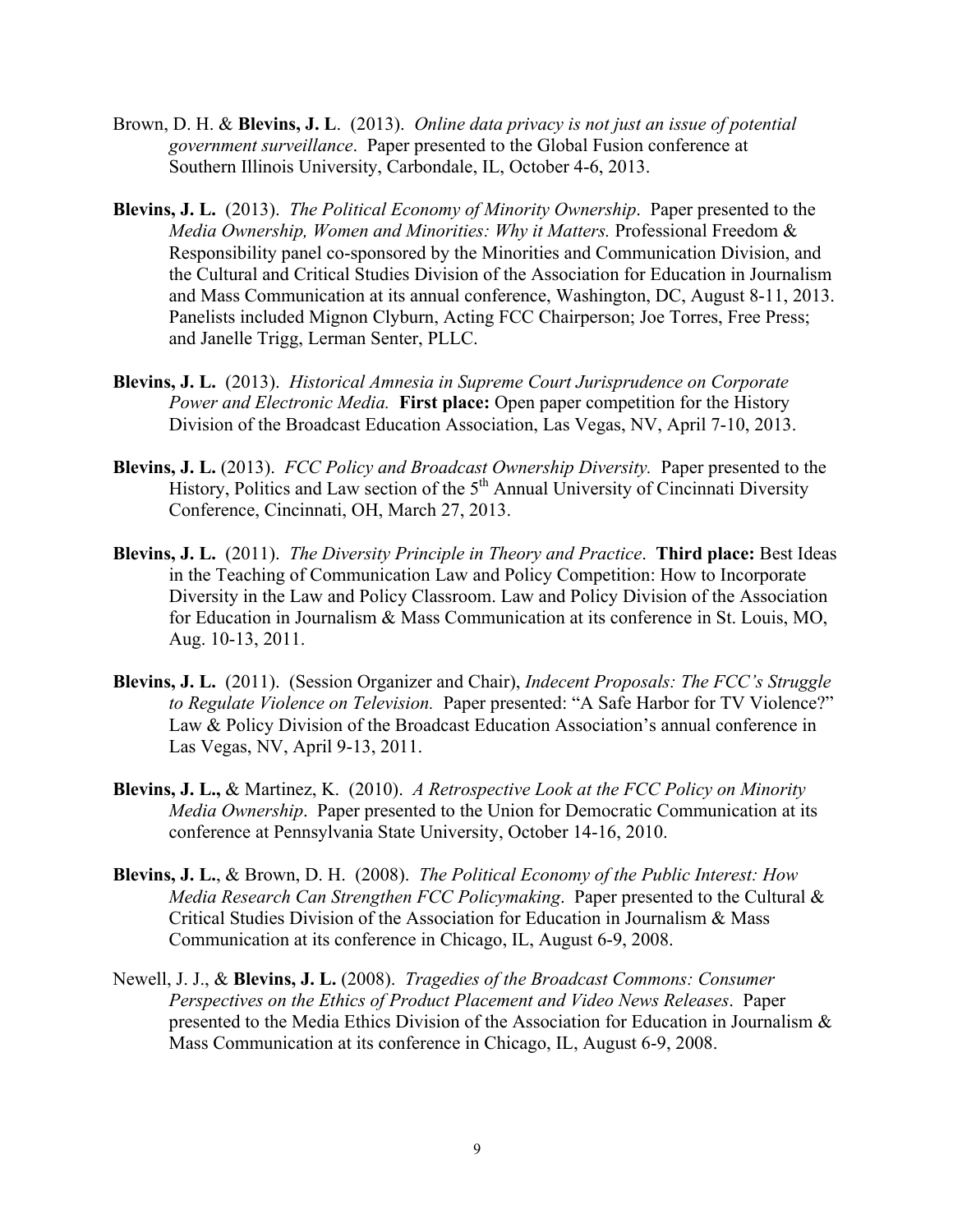- Blevins, J. L., & Barrow, S. C. (2007). *The Political Economy of Free Speech and Network*<br>*Neutrality*. Paper presented to the Union for Democratic Communication conference at<br>Simon Fraser University, Vancouver, Canada, Neutrality. Paper presented to the Union for Democratic Communication conference at
- Barrow, S. C., & **Blevins, J. L.** (2007). *An Equal Access Provision of the Internet: Applying*  the Law & Policy Division of the Association for Education in Journalism and Mass Communication conference in Washington, D.C., August 9-12, 2007. *First Amendment Jurisprudence to the Network Neutrality Debate.* Paper presented to
- **Blevins, J. L.**, & Brown, D. H. (2007). *The Political Economy of Media Ownership Rulemaking within the U.S. Federal Communications Commission: An Analysis of Media Ownership Studies*. Paper presented to the Political Economy Section of the International Association for Media and Communication Research at its  $50<sup>th</sup>$  Anniversary Conference in Paris, France, July 23-25, 2007.
- **Blevins, J. L.** (2007). (Session Organizer and Chair), *The Role of Public Comments and Research in the U.S. Media Ownership Debate: What is the FCC Missing?* Panel presented to the Communication Law & Policy Division of the International Communication Association at its 57th annual conference in San Francisco, CA, May 24- 28, 2007.
- **Blevins, J. L.** (2006). *Roots of a Rhetorical Shift? First Amendment Jurisprudence on Broadcast Ownership Regulation after the Telecommunications Act of 1996.* Paper presented to the Communication Law & Policy Division of the International presented to the Communication Law & Policy Division of the International Communication Association for its  $56<sup>th</sup>$  annual conference in Dresden, Germany, June 19-23, 2006.
- **Blevins, J. L.** (2005). *The Political Economy of U.S. Broadcast Ownership Regulation and Free Speech*. Presented to the Global Fusion conference at Ohio University, Athens, OH, September 30-October 2, 2005.
- Blevins, J. L., & Anton, F. (2005). Congressional Efforts to Protect Children from<br>Internet Pornography: Muted Voices in the Legislative Process. Presented to the<br>Communication Technology and Policy Division of the Associa Internet Pornography: Muted Voices in the Legislative Process. Presented to the Journalism & Mass Communication for its annual conference in San Antonio, TX, August 10-13, 2005.
- Brown, D. H., & **Blevins, J. L.** (2005). *The Role of the Public in the FCC's Broadcast Policy-Making Process: Have We Entered a New Era*? Paper resented to the Communication Law & Policy Division of the International Communication Association 55th annual conference in New York, NY, May 26-30, 2005.
- **Blevins, J. L.** (2005). *Internet Pornography and the Communications Policy-Making Process:*  panel, One Year Into the Children's Internet Protection Act (CIPA): Is It Working?, at the *Lessons Learned and Enduring Questions*. Paper presented to the Law & Policy Division Broadcast Education Association's annual conference in Las Vegas, NV, April 23, 2005.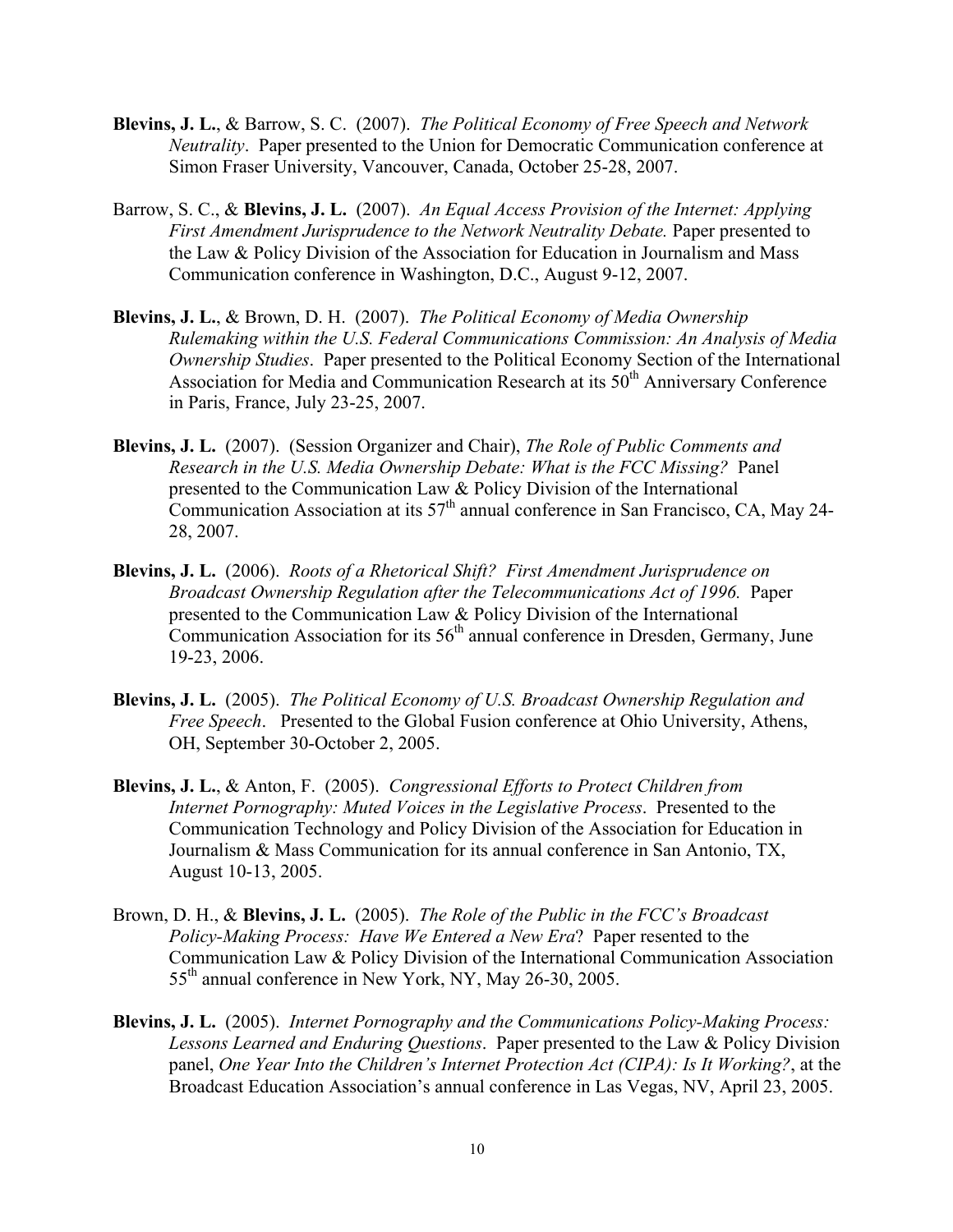- Brown, D. H., & **Blevins, J. L.** (2004). *Intellectual Property Rights in Europe*. Paper presented to the panel, *Regional Responses on International Intellectual Property Rights*, at the Global Fusion annual conference in St. Louis, MO, October 29-31, 2004.
- Blevins, J. L., & Brown, D. H. (2004). (Co-Chairs), Serving the Public Interest: Public Academics and the Broadcast Policy-Making Process. Theme Session presented to the International Communication Association 54<sup>th</sup> annual conference in New Orleans, LA, May 27-31, 2004.
- **Blevins, J. L.** (2004). *Vexations of Technology and Free Speech: Congressional Attempts at Sustainable Internet Policy.* Paper presented to the Law & Policy Division panel, *The*  Children's Internet Protection Act (CIPA): Congressional Protection or Censorship?, at the Broadcast Education Association's annual conference in Las Vegas, NV, April 17, 2004.
- **Blevins, J. L.**, & Brown, D. H. (2003). *Broadcast Ownership Regulation in a Border Era: An Analysis of how the U.S. Federal Communications Commission is Shaping the Debate on Broadcast Ownership Limits*. Paper presented to the Communication Law & Policy Division of the International Communication Association 53<sup>rd</sup> annual conference in San Diego, CA, May 23-27, 2003.
- **Blevins, J. L.** (2002). *Battle of the On-line Brands: Disney Loses Internet Portal War*. Paper presented to the Broadcast Education Association national conference in Las Vegas, NV, April 5, 2002.
- **Blevins, J. L.** (2002). *SWOT Analysis: Disney Considers Acquisition of Yahoo!* **Third Place**, Management & Sales Division Case Study Competition. Paper presented to the Broadcast Education Association national conference in Las Vegas, NV, April 6, 2002.
- Brown, D. H., & **Blevins, J. L.** (2001). *The Safe Harbor Agreement Between the United States and Europe: Balancing the Interests of E-commerce and Privacy On-line.* Paper presented to the Communication Law and Policy Division at the International Communication Association  $51<sup>st</sup>$  annual conference in Washington, D.C., May 27, 2001.
- **Blevins, J. L.** (2001). *A Critical History of Internet Portals: Commercial Influence on Privacy, Access and Content*. Paper presented to the Broadcast Education Association annual conference in Las Vegas, NV, April 21, 2001.
- **Blevins, J. L.** (2001). *Following Media Institutions On-line.* Paper presented to the Management & Sales Division panel, *Doing Electronic Media Management Research in the Age of Change: Strategies from Young Scholars*, at the Broadcast Education Association annual conference in Las Vegas, NV, April 20, 2001.
- **Blevins, J. L.** (2000). *Cyberspace: The New Disney Universe.* Paper presented to the Cultural and Critical Studies Division at the Association for Education in Journalism and Mass Communication national conference in Phoenix, AZ, August 11, 2000.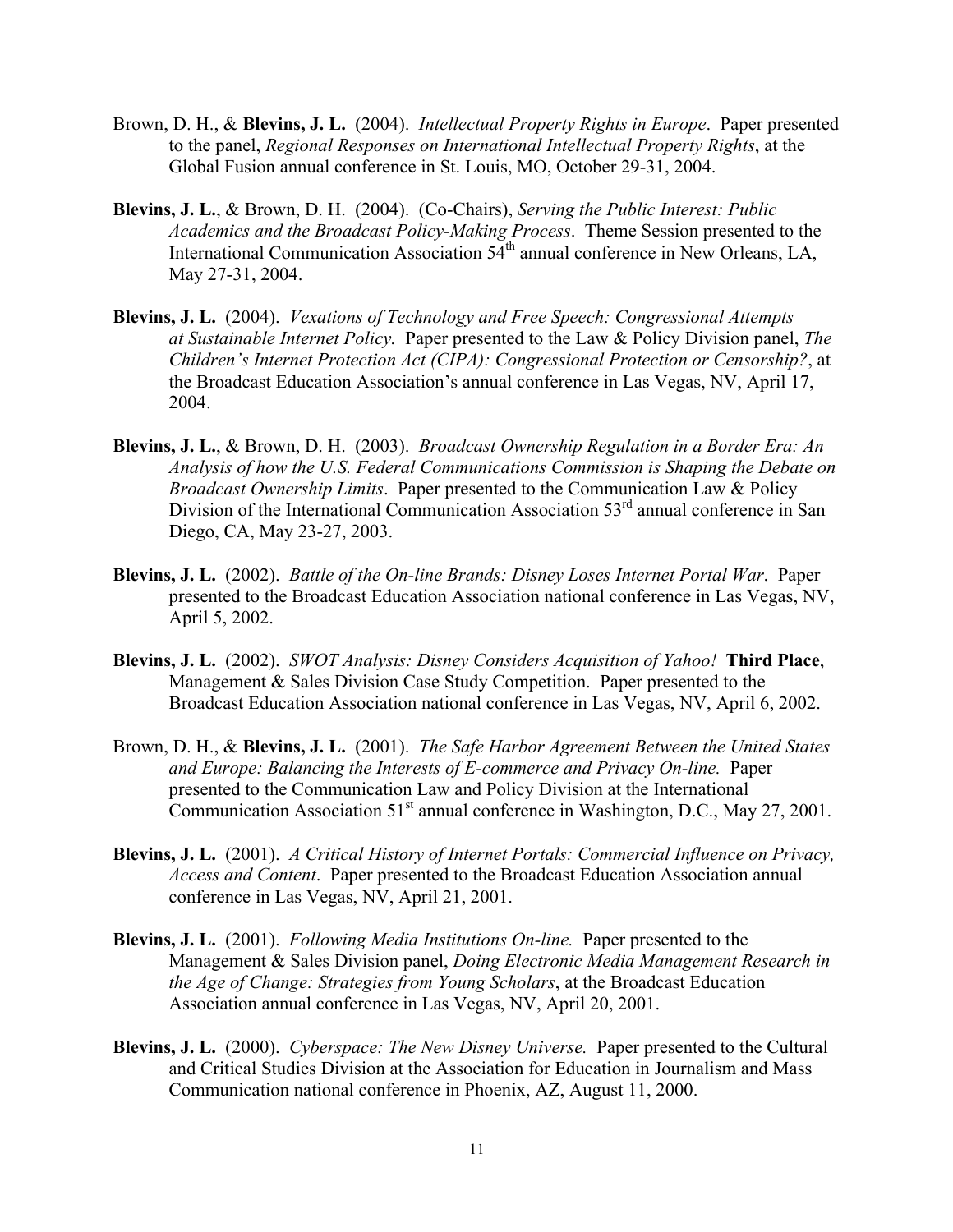- Cooper, C. A., & **Blevins, J. L.** (2000). *A Tale of Two Ratings Systems: A Content Analysis of ABC's Application of the TV Ratings System in Primetime Programming.* Paper presented to the International Communication Association 50<sup>th</sup> annual conference in Acapulco, Mexico, June 4, 2000.
- **Blevins, J. L.** (1999). *From hegemonic ideology to a segmented realm: Mass communications in the information age*. Paper presented to the 7th annual International Interdisciplinary Graduate Student Conference, "Culture & Vision," at Duquesne University in Pittsburgh, PA, November 5, 1999.
- **Blevins, J. L.** (1999). *Source diversity after the Telecommunications Act of 1996: Media oligarchs begin to colonize Cyberspace.* Paper presented to the Qualitative Studies Division at the Association for Education in Journalism and Mass Communication national conference in New Orleans, LA, August 6, 1999.
- **Blevins, J. L.** (1999). *Sex, Lies, and Internet: A Case Study of the Starr Report on President*  Clinton. First Place (\$200 honorarium), Communication Technology Division debut *Clinton*. First Place (\$200 honorarium), Communication Technology Division debut paper competition. Paper presented to the Broadcast Education Association national conference in Las Vegas, NV, April 17, 1999.
- **Blevins, J. L.** (1999). Panelist on the *Future of the V-Chip and Television Violence*, Broadcast Education Association annual conference in Las Vegas, NV, April 16, 1999.

## **HONORS & AWARDS**:

- national conference in Las Vegas, NV, April 7-10, 2013. Paper title: *Historical Amnesia*  **First Place,** History Division Open Paper Competition at the Broadcast Education Association *in Supreme Court Jurisprudence on Corporate Power and Electronic Media.*
- **Third Place, Best Ideas in the Teaching of Communication Law and Policy Competition:**  Communication conference in St. Louis, MO, Aug. 10-13, 2011*.* The winning ideas were How to Incorporate Diversity in the Law and Policy Classroom. Submission title: *The Diversity Principle in Theory and Practice*. Award presented at the Law & Policy Division business meeting during the Association for Education in Journalism & Mass featured in *Media Law Notes*, Vol. 39, No. 3 (Spring 2011).
- **"Champion of the First Amendment,"** presented by the Society of Professional Journalists student chapter at Iowa State University and Lee Enterprises (April 7, 2010).
- Association national conference in Las Vegas, NV, April 6, 2002. Case study: *SWOT Analysis: Disney Considers Acquisition of Yahoo!*  **Third Place**, Management & Sales Division Case Study Competition at the Broadcast Education
- **Favorite Broadcast & Cinematic Arts Professor**, Central Michigan University, People's Choice Awards, 2001-2002.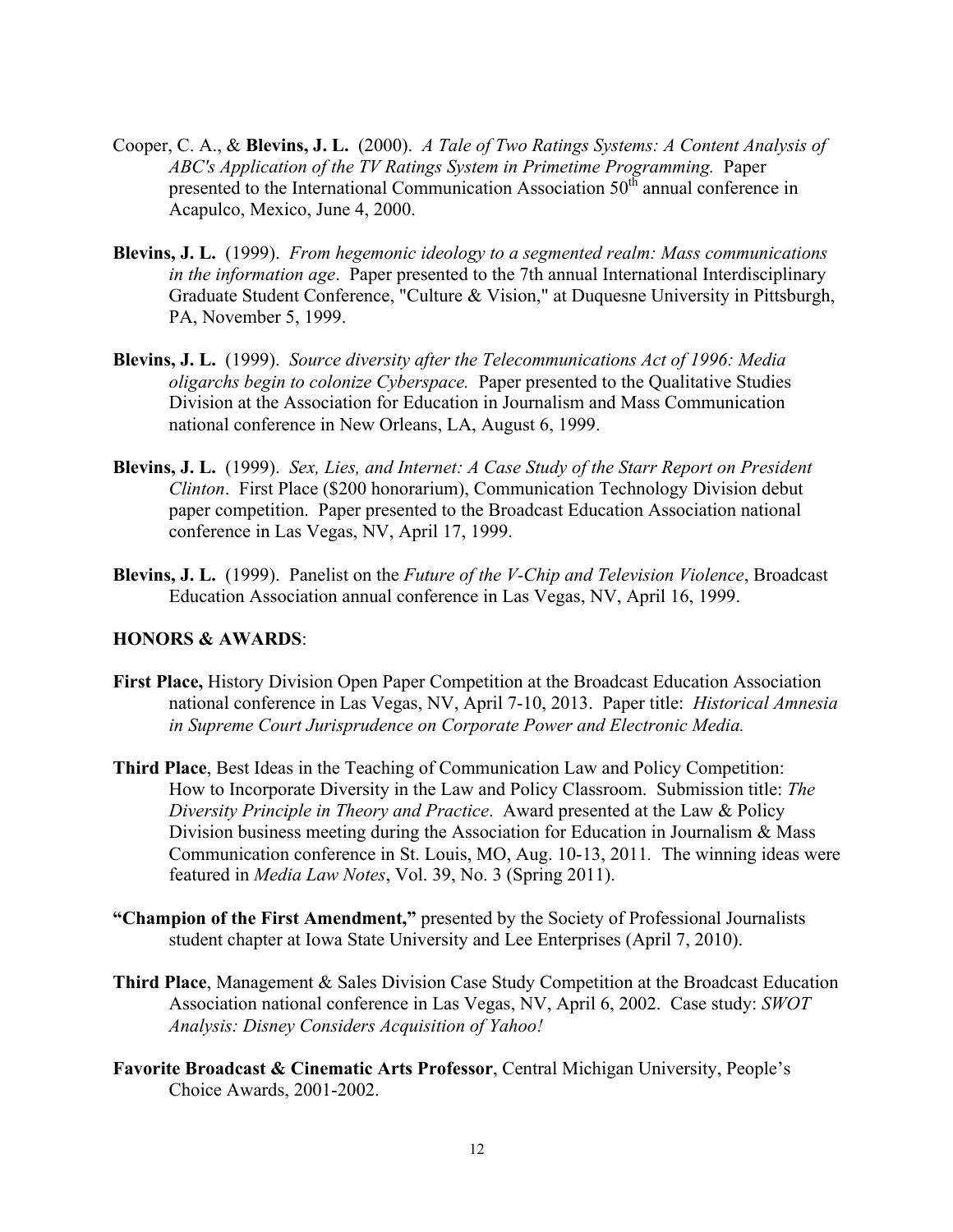- **National Communication Association 3rd Annual Doctoral Honors Seminar** at Northwestern University in Evanston, IL, Aug. 2-6, 2000. Paper presented: *Media Empires in Cyberspace: A Case Study of the New Disney Universe.*
- **First Place**, Communication Technology Division debut paper competition at the Broadcast Education Association national conference in Las Vegas, NV, April 17, 1999. Paper presented: *Sex, Lies, and Internet: A Case Study of the Starr Report on President Clinton*.

Graduate Tuition Scholarship, Ohio University, 1998 – 2001.

Phi Kappa Phi National Honor Society, 1998 - present.

Illinois Veterans Grant (tuition scholarship), 1991-1995

## **FUNDED RESEARCH & PROFESSIONAL DEVELOPMENT GRANTS:**

- University of Cincinnati, Office of Research, Digital Futures grant (\$10,000) for *Storytelling and Social Justice in a Post-Truth Era*. Co-PIs: Lind, A. & Blevins, J. L.
- University of Cincinnati Office of the Provost, Toward an Open Monograph Ecosystem grant (\$15,000) for forthcoming manuscript, *Social Media, Social Justice and the Political Economy of Online Networks* (with Lee, J.).
- University of Cincinnati, Graduate School, Editorial Assistant Award (\$6,000) to support a University of Cincinnati, Graduate School, Editorial Assistant Award (\$6,000) to support a graduate student to serve as an editorial assistant for the *Democratic Communiqué* journal during my editorship.
- The Andrew Mellon Foundation grant (\$900,000) for *A Catalyst Model for Transdisciplinary Teams in Digital Scholarship: The University of Cincinnati's Digital Scholarship Center*. Received December 15, 2017. Primary Investigator: Wang, X. Co-Primary Investigators: Johnson, A. M.; Lee, J.; Blevins, J. L.; Culley, T. and Wu, T. Project lead for visualizing social networks using #BlackLivesMatter as a case study: Blevins, J. L.
- for *Data Visualization Across Disciplines: Digital Literacy for the University of Cincinnati's Third Century*. Received January 6, 2017. Co-Primary Investigators: Lee, University of Cincinnati, Provost Technology Innovation for our Third Century grant (\$199,125) J., Johnson, A., Twomey, J., Blevins, J. L., Combs, J., and Baldwin, T. Grant funds used to invest in hardware to enable cross-college certificate program in Data Visualization that would blend aesthetic, humanistic, and technical instruction of data visualization for students and faulty who normally do not consider their research evidence as data.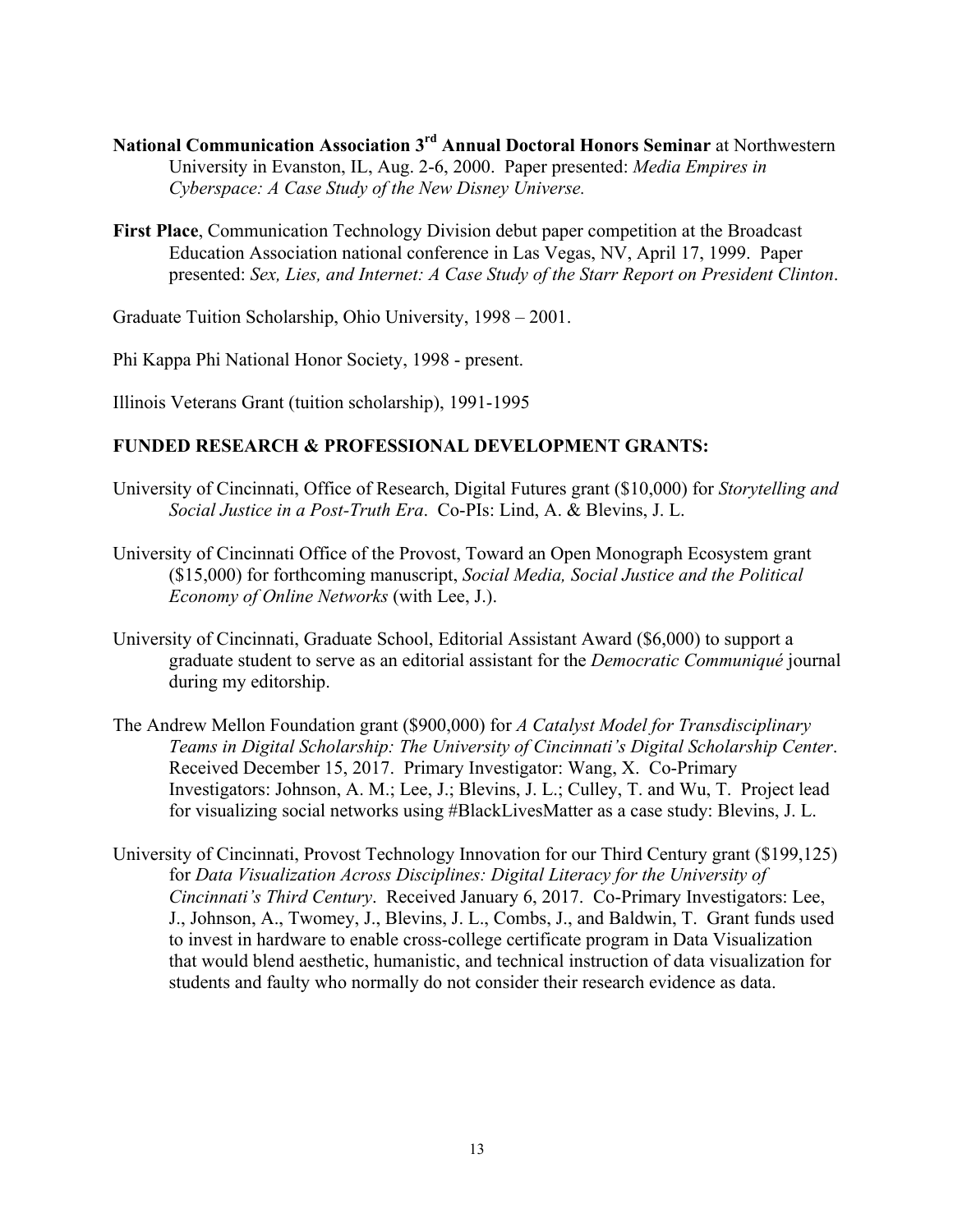13, 2016. Primary Investigator: Blevins, J. L. Translational research project examined The Cincinnati Project (\$900) for *Social Media and Social Justice in Cincinnati*. Received May the role of social media in social justice movements in Cincinnati to better understand how social media can help improve the informational and communicational livelihood of these movements in the community.

<http://thecincyproject.org/2016/08/28/social-media-mobbing-diminishes-the-quality-of>public-discourse/

[http://thecincyproject.org/2016/07/25/social-media-and-social-justice-movements/](http://thecincyproject.org/2016/07/25/social-media-and-social-justice-movements)

- for *Digital News Studio Upgrade.* Received April 27, 2016. Co-Primary Investigators: Owens, J. and Blevins, J. L. Grant funds used to upgrade HD television studio to support University of Cincinnati, Provost Technology Innovation for our Third Century grant (\$197,900) Digital Broadcast News certificate program launched in Fall 2016.
- University of Cincinnati, University Research Council grant (\$24,333) for *Information and Digital Democracy: Voters, Candidates and the Power of Details.* Submitted January 14, 2016. Co-Primary Investigators: Blevins, J.L.; Niven, D.; Jonason, R.; and Limor, H.
- *Research, Teaching, and Practice.* Received April 29, 2014. Co-Primary Investigators: Blevins, J.L.; Debs, M.B.; Depoe, S.; Herzog, T.; and Owens, J. University of Cincinnati, Faculty Development Council Grant (\$11,000) for *Into the Third Century of Media and Communication Education: Interdisciplinary Conversations on*
- overseas academic institutions to perform special projects approved by the Bureau of February 2011, before cancellation due to political unrest in the country. Primary Investigator: Blevins, J.L. Fulbright Senior Specialists Candidate with five years of eligibility (2009-2014) for selection by overseas academic institutions to perform special projects approved by the Bureau of<br>Educational and Cultural Affairs at the U.S. Department of State and administered by the<br>Council for International Exchange of Scholars. Specialists Grant as a scholar-in-residence to occur at Cairo University in Egypt in
- Iowa State University, College of Liberal Arts & Sciences, Humanities and Social Sciences Received: May 2006. Primary Investigator: Blevins, J.L. Research Grant (\$2,520) for *The Interested Public: An Analysis of the Public's Role in the Federal Communications Commission's Broadcast Policy-Making Process*.
- (approximately \$1,000), New York, NY, November 17-21, 2004. Primary Investigator: International Radio and Television Society (IRTS) Foundation, Faculty/Industry Seminar Blevins, J.L.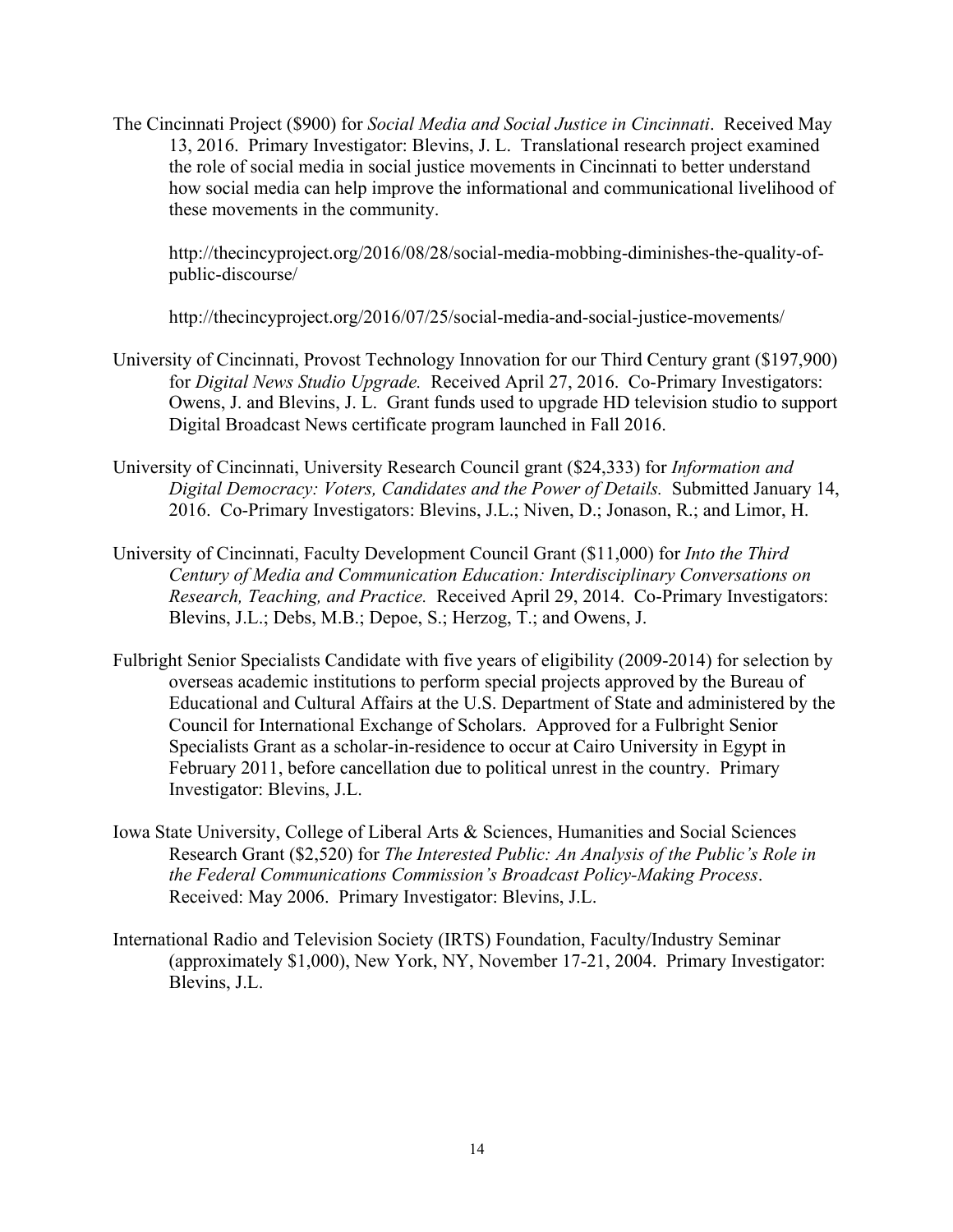- the NATPE 2003 annual convention in New Orleans, LA. Primary Investigator: Blevins, National Association of Television Program Executives (NATPE) Educational Foundation, Faculty Development Grant (\$1,600) for an Internet management internship at WNEM-TV Saginaw, MI, August 12-16, 2002. Stipend of \$500 per week, plus travel support for J.L.
- 2002. Primary Investigator: Blevins, J.L. National Association of Television Program Executives (NATPE) Educational Foundation, Faculty Fellowship Program (approximately \$1,000), Las Vegas, NV, January 19-24,

# **MEDIA CONTACTS:**

- Interviewed an on-air source for WKRC-TV (CBS) story about social media users posting graphic images of homicide victims, November 4, 2019.
- Interviewed an on-air source for WCPO-TV (ABC) story about social media users live-streaming graphic images of homicide victims, November 4, 2019.
- Interviewed and quoted source for Gateway Journalism Review article, "Ohio newsletter seeks to amplify Midwestern voices in 'one-stop-shop' approach," by Nika Schoonover, October 15, 2019.
- Interviewed and quoted source for Variety magazine article, "Suddenly, TV News Is Warming Up to Climate Change," by Brian Steinberg, September 16, 2019. <https://variety.com/2019/tv/news/tv-news-climate-change-cnn-nbc-cbs-1203336501>/
- weekday program, "Cincinnati Edition" to discuss the role that social media and fake news play in radicalization and mass shootings, August 7, 2019. In-studio featured guest for WVXU-FM (National Public Radio), Cincinnati, OH hourly
- In-studio featured guest for WVXU-FM (National Public Radio), Cincinnati, OH hourly weekday program, "Cincinnati Edition" to discuss fake news and news ratings services, May 21, 2019.
- Interviewed and on-air source for WKRC-TV (CBS), Cincinnati, OH story about the need to educate children about the risks and rewards of meeting people on social media apps, February 14, 2019.
- Live on-air guest for WLW-AM (iHeartMedia), Cincinnati, OH program "Eddie and Rocky Show" to discuss social media influencers, February 12, 2019.
- Interviewed and quoted source for Columbia Journalism Review article, "Grappling with the Iocal angle in Covington Catholic's backyard," by Andrew McCormick, January 29, 2019. [https://www.cjr.org/united\\_states\\_project/covington-cincinnati-enquirer-wcpo](https://www.cjr.org/united_states_project/covington-cincinnati-enquirer-wcpo)wkrc.php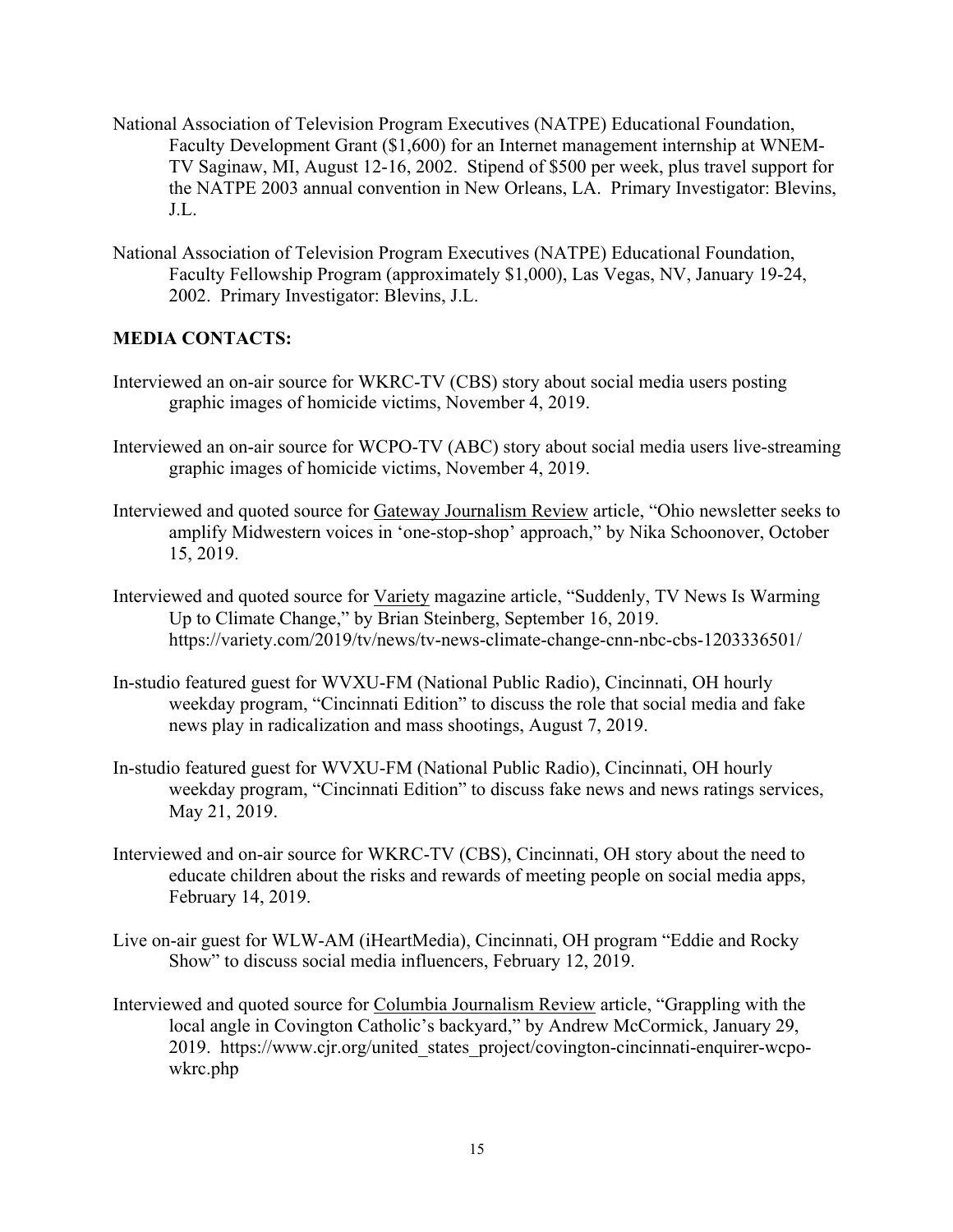- In-studio featured guest for WCPO-TV (ABC), Cincinnati, OH program, "This Week in Cincinnati" to discuss the role that social media plays in shaping developing stories as demonstrated in a confrontation between local high school students and other demonstrators at the National Mall in Washington, D.C., January 27, 2019.
- In-studio featured guest for WVXU-FM (National Public Radio), Cincinnati, OH hourly weekday program, "Cincinnati Edition" to discuss the role of social media in shaping public opinion and escalating conflicts as demonstrated in a confrontation between local high school students and other demonstrators at the National Mall in Washington, D.C., January 23, 2019.
- Interviewed and on-air source WCPO-TV (ABC), Cincinnati, OH story about the social media frenzy after a confrontation between high school students and demonstrators at the National Mall in Washington, D.C., January 21, 2019.
- Interviewed and on-air source for WCPO-TV (ABC), Cincinnati, OH story about the growth of hate speech on social media platforms, October 30, 2018.
- Interviewed and on-air source for WKRC-TV (CBS), Cincinnati, OH story about the legal and ethical difficulties of regulating hate speech online, October 29, 2018.
- In-studio interview guest for WXIX-TV (FOX), Cincinnati, OH segment about the decreasing level of decorum on social media, July 10, 2018.
- Interviewed and on-air source for WCPO-TV (ABC), Cincinnati, OH story about the interoperability of mobile telecommunications accessories, March 7, 2018.
- Interviewed and on-air source for WCPO-TV (ABC), Cincinnati, OH story about the ethics of anonymous "see something say something" apps, March 1, 2018.
- Interviewed and on-air source for WLWT-TV (NBC), Cincinnati, OH story about balancing free speech and student safety when hate groups come to public universities, February 12, 2018.
- Interviewed and on-air source for WCPO-TV (ABC), Cincinnati, OH story about mobile media obsession, January 29, 2018.
- Interviewed and on-air source for WLWT-TV (NBC), Cincinnati, OH story about the First Amendment issues related to a lawsuit involving a controversial speaker at a public university, January 9, 2018.
- Interviewed and on-air source for WCPO-TV (ABC), Cincinnati, OH story about digital detox, January 5, 2018.
- In-studio interview guest for WCPO-TV (ABC), Cincinnati, OH segment about the FCC's repeal of network neutrality protections, December 14, 2017.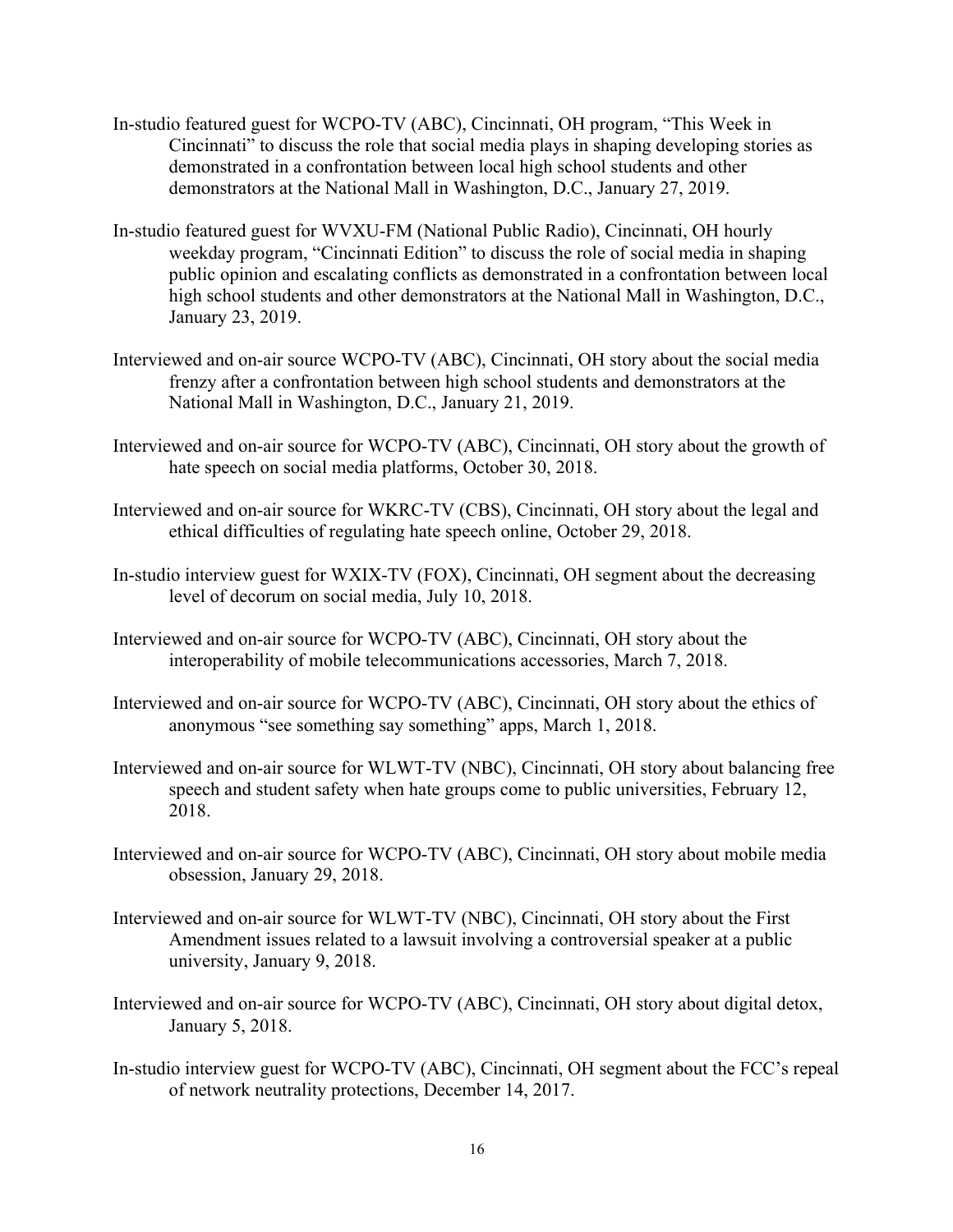- In-studio interview guest for WXIX-TV (FOX), Cincinnati, OH segment about the impact of the FCC's repeal of network neutrality protections on consumers, December 14, 2017.
- Interviewed and on-air source for WLWT-TV (NBC), Cincinnati, OH story about balancing free speech and students safety when hate groups come to campus, December 5, 2017.
- Interviewed and on-air source for WCPO-TV (ABC), Cincinnati, OH story about how the impact of the Federal Communications Commission's impending decision to do away with "net neutrality" rules, November 28, 2017.
- Interviewed and on-air source for WXIX-TV (FOX), Cincinnati, OH story about an interdisciplinary course, "Post-Truth and Fake News" offered by the departments of Journalism, Political Science and Communication at the University of Cincinnati, November 22, 2017.
- Interviewed and on-air source for WCPO-TV (ABC), Cincinnati, OH story about malware disguised as mobile apps, November 16, 2017.
- Interviewed and on-air source for WLWT-TV (NBC), Cincinnati, OH story about the First Amendment rights of controversial speakers to talk on public university campuses, October 13, 2017.
- In-studio interview guest for WXIX-TV (FOX), Cincinnati, OH segment about the role of social media in providing images, information and misinformation in the Las Vegas shooting attack, Oct. 3, 2017.
- Interviewed and on-air source WKRC-TV (CBS), Cincinnati, OH story about the role of social media in Hurricane Harvey rescue efforts, August 28, 2017.
- In-studio interview guest for WXIX-TV (FOX), Cincinnati, OH segment about the business of fantasy sports and betting, July 17, 2017.
- In-studio feature guest for INHAILER (Cincinnati, OH) radio program, "Brat Chat with Belinda Cai" to discuss ethics in reporting, July 12, 2017.
- Interviewed and on-air source for WCPO-TV (ABC), Cincinnati, OH story about how reckless social media posts can cost people their jobs, June 28, 2017.
- In-studio interview guest for WXIX-TV (FOX), Cincinnati, OH about the importance of parents talking to their children about developing their digital footprint, June 20, 2017.
- Interviewed and quoted source for Fort Thomas Matters article, "How To Protect Our Children On Social Media," May 12, 2017.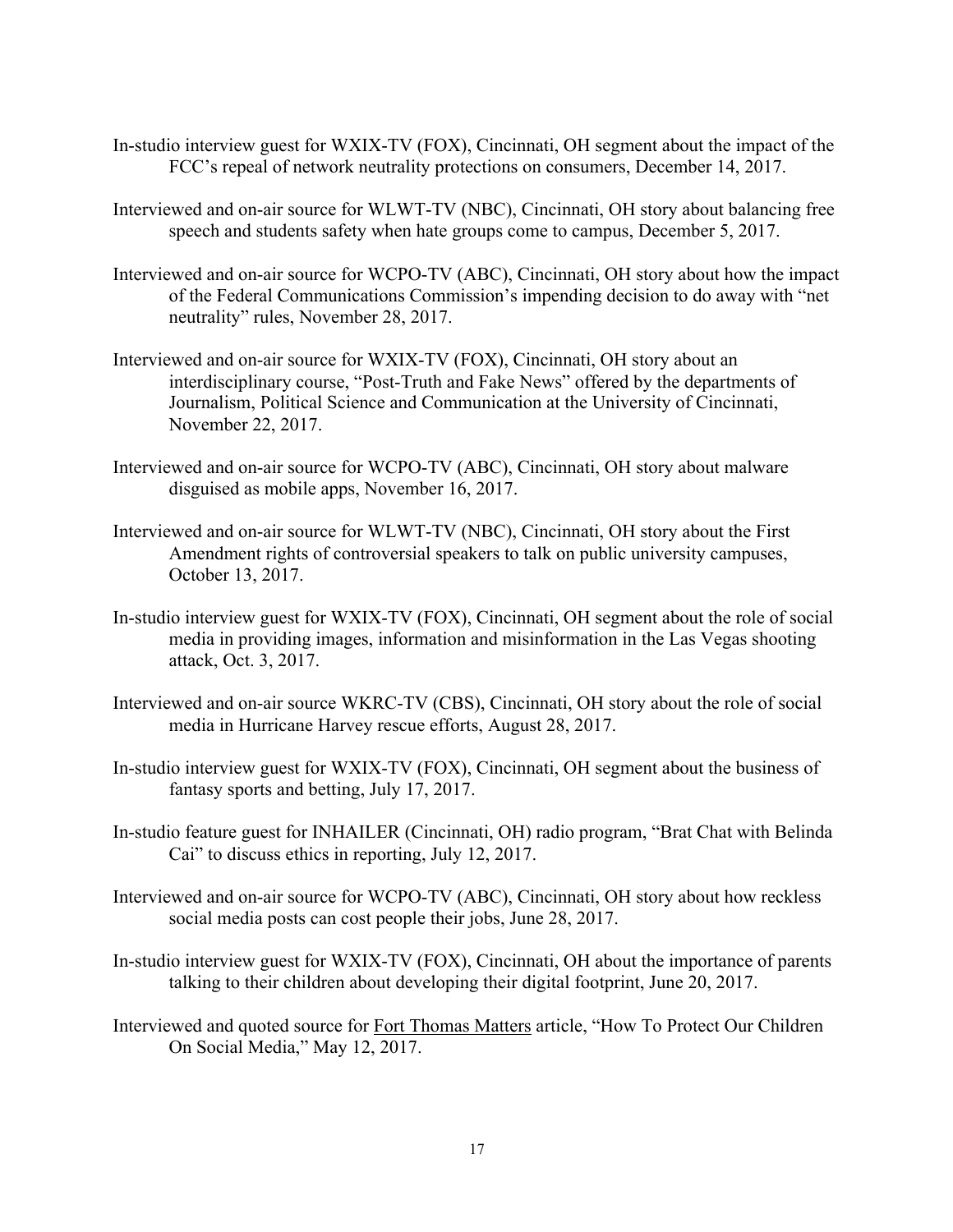- Sourced Wikitribune Effort to Fight Fake News Welcome, But Experts Wary of Process" by Dibya Sakar, April 27, 2017. Interviewed and quoted source for Communications Daily, Vol. 37, No. 81 article, "Crowd-
- Interviewed and on-air source for WKRC-TV (CBS) story about Facebook Live shootings, April 17, 2017.
- News Literacy Among Consumers Called Essential in Fighting Fake News" by Dibya Sarkar, April 13, 2017. Interviewed and quoted source for Communications Daily, Vol. 37, No. 71 article, "Encouraging
- Interviewed and quoted source for Public Relations Tactics article, "Media Relations in the Age of Clickbait: How to Identify Audience-Building Insights That Help Reporters" by Rob Pasquinucci, Mar. 3, 2017.
- In-studio interview guest for WXIX-TV (FOX), Cincinnati, OH, discussion social media addiction, February 15, 2017.
- Interviewed and on-air source for WLWT-TV (NBC), Cincinnati, OH story about social media slang, February 6, 2017.
- Cited expert source for Radio Ink story, "Clyburn: CBS Radio Should Consider Offers From Minorities," January 26, 2017.
- In-studio interview guest for WXIX-TV (FOX), Cincinnati, OH, Facebook Live broadcast commentary about social media and the 2016 election, Nov. 8, 2016.
- Interviewed and quoted source for Hamilton (Ohio) Journal-News article, "Once banned, now embraced: High schools teaching with social media" by Michael D. Clark, Sept. 8, 2016.
- In-studio interview guest for WXIX-TV (FOX), Cincinnati, OH discussion about social media mobbing and the chilling effect on free speech, August 24, 2016.
- Interviewed and on-air source for WLWT-TV (NBC), Cincinnati, OH story about social media mobbing against the Cincinnati Zoo, August 23, 2016.
- In-studio interview guest for WXIX-TV (FOX), Cincinnati, OH discussion about social media war between SnapChat and Instagram, Aug. 4, 2016.
- Interviewed and on-air source for WKRC-TV (CBS), Cincinnati, OH story about social media's role in evolving current events, July 8, 2016.
- Interviewed and on-air source for WCPO-TV (ABC), Cincinnati, OH story about social media and shootings, July 8, 2016.
- Featured guest for WCPO-TV (ABC) Facebook Live broadcast about social media reactions to shootings, July 8, 2016.
- In-studio interview guest for WXIX-TV (FOX), Cincinnati, OH discussion about social media and elections, July 6, 2016.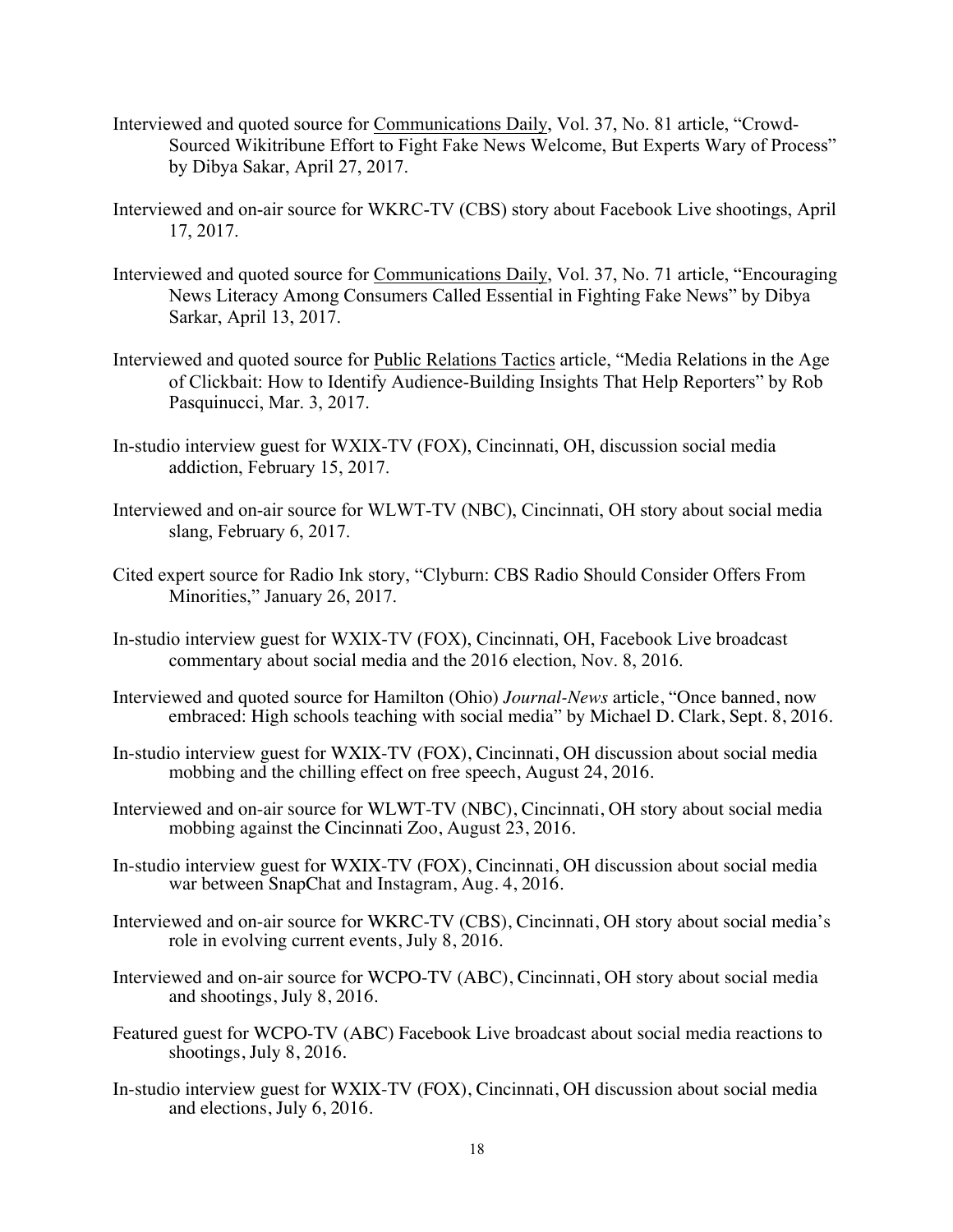- In-studio interview guest for WXIX-TV (FOX), Cincinnati, OH discussion about decoding social media reactions to #Harambe and #DisneyGatorAttack, June 24, 2016.
- Interviewed on-air source for WLWT-TV (NBC), Cincinnati, OH story about the social media frenzy over the Cincinnati Zoo gorilla exhibit incident, May 31, 2016.
- Interviewed on-air source for WCPO-TV (ABC), Cincinnati, OH story about the risks and rewards of social media dating services, April 27, 2016.
- personal information on social media, April 1, 2016. Interviewed on-air source for WCPO-TV (ABC), Cincinnati, OH story about the risks of posting
- In-studio interview guest for WXIX-TV (FOX), Cincinnati, OH discussion about Social Media Week at the University of Cincinnati and the need for social media education, March 28, 2016.
- Interviewed and quoted source for *Dayton Daily News* article, "Causes of youth violence hard to prove scientifically" by Wayne Baker, March 11, 2016.
- Live interview guest on WVXU-FM, Cincinnati, OH radio program, "Cincinnati Edition" to discuss news media coverage of school shootings, March 4, 2016.
- In-studio interview guest for WXIX-TV (FOX), Cincinnati, OH discussion about social media and sexual predators, October 8, 2015.
- In-studio interview guest for WXIX-TV (FOX), Cincinnati, OH discussion about the role of social media in the shooting deaths of two TV journalists, August 27, 2015.
- Interviewed on-air source for WCPO-TV (ABC), Cincinnati, OH story about citizen surveillance of police and criminal activity, April 8, 2015.
- Interviewed and quoted source for Hamilton (Ohio) *Journal-News* article, "Former editor joins university's hall of fame: Lisa Warren remembered for contributions to journalism" by Hannah Poturalski, April 9, 2015.
- Interviewed and quoted source for *Cincinnati Enquirer* article, "700 WLW parent iHeartMedia struggling" by Alexander Coolidge, March 10, 2015.
- discuss the importance of social media education and digital media literacy at the University of Cincinnati, March 4, 2015. Live interview guest on WVXU-FM, Cincinnati, OH radio program, "Cincinnati Edition" to
- Live on-air guest for WLW-AM (iHeartMedia), Cincinnati, OH radio program, "The Marc Amazon Show" to discuss proposed network neutrality law, February 25, 2015.
- Interviewed on-air source for WLWT-TV (NBC), Cincinnati, OH story about the  $40<sup>th</sup>$ anniversary of "Saturday Night Live" and potentially offensive humor, February 12, 2015.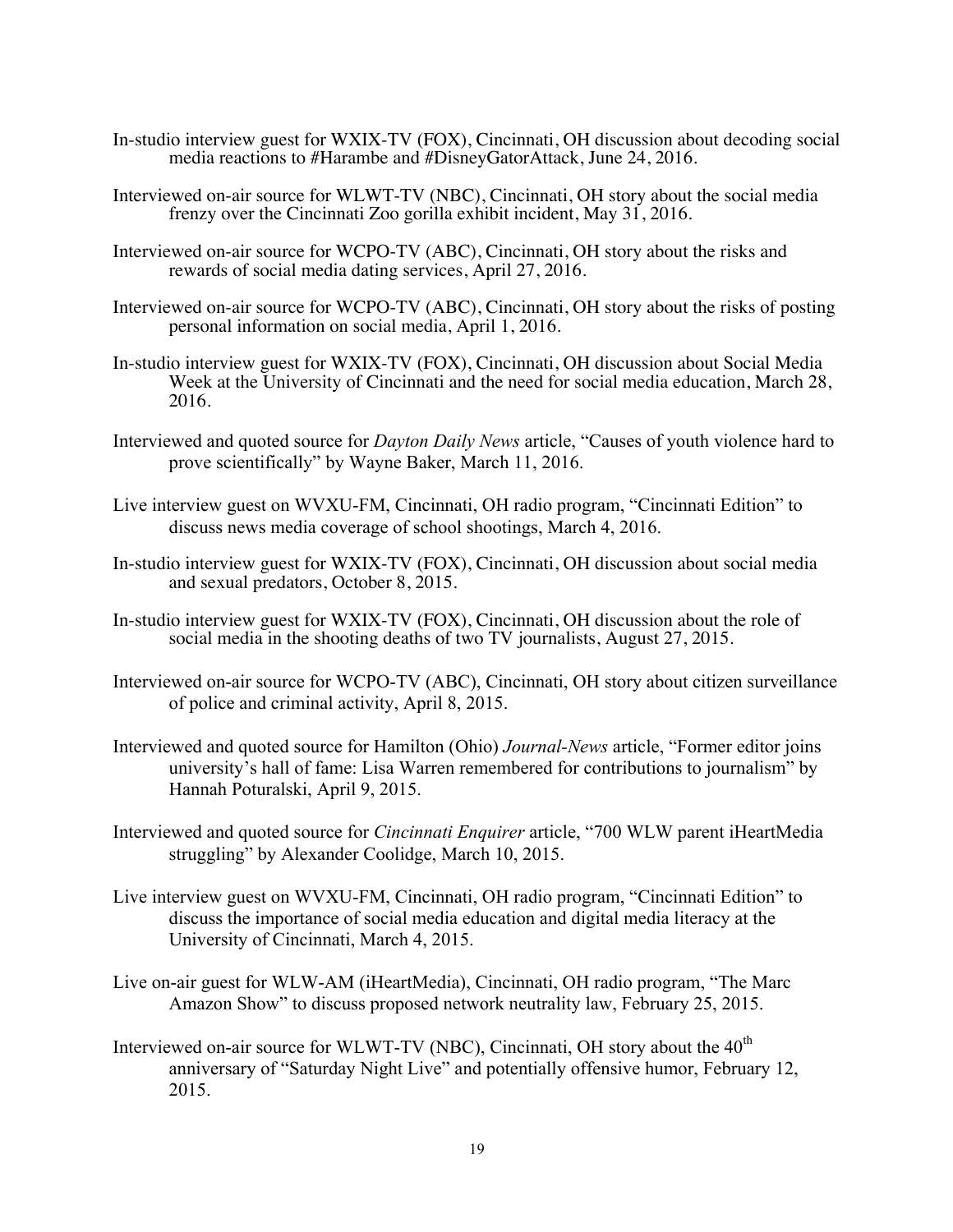- Interviewed on-air source for WCPO-TV (ABC), Cincinnati, OH story about digital media privacy and interactive television technology, February 9, 2015.
- Live on-air guest for WLW-AM (iHeartMedia), Cincinnati, OH radio program, "The Marc Amazon Show," to discuss the First Amendment and sexually oriented expression on highway billboard advertising, January 27, 2015.
- Interviewed and quoted source for *Cincinnati Enquirer* article, "A Flynt, a billboard & a porn shop causes free speech flap," by Michael D. Clark on January 23, 2015.
- Interviewed and quoted source for University of Cincinnati news release, "A&S Voices Weigh in on Freedom of Speech and Charlie Hebdo Attacks" on January 20, 2015.
- Interviewed and quoted source for WCPO Digital, Cincinnati, OH article by Libby Cunningham, "Beyond selfies & memes: As businesses leverage social media, do you need a degree to get it right?" on January 10, 2015.
- Interviewed on-air source for WKRC-TV (CBS), Cincinnati, OH story about the risks of teenage 'sexting' and social media use, January 9, 2015.
- In-studio interview guest for WXIX-TV (Fox), Cincinnati, OH discussion about social media's role in conflicts between the police and public, December 23, 2014.
- Interviewed on-air source for WKRC-TV (CBS), Cincinnati, OH story about the potential legal consequences for making threatening statements on social media, October 22, 2014.
- In-studio interview guest for WXIX-TV (FOX), Cincinnati, OH morning news program "Fox 19 Now" discussion about the impact of social media on civil unrest in Ferguson, MO, August 21, 2014.
- Interviewed on-air source for WLWT-TV (NBC), Cincinnati, OH story about the role of news media and social media in missing persons cases, May 28, 2014.
- Interviewed on-air source for WLWT-TV (NBC), Cincinnati, OH story about free speech rights of individuals and employers, May 9, 2014.
- Interviewed on-air source for WKRC-TV (CBS), Cincinnati, OH story about Comcast's purchase of Time Warner Cable, February 13, 2014.
- Interviewed on-air source for WLWT-TV (NBC), Cincinnati, OH story about the legal and ethical complexities of online revenge porn, December 12, 2013.
- Interviewed on-air source for WCPO-TV (ABC), Cincinnati, OH story about teenagers posting threats on Facebook, October 29, 2013.
- Interviewed on-air source for WCPO-TV (ABC), Cincinnati, OH story about new study linking Facebook use to unhappiness, August 16, 2013.
- Interviewed on-air source for WLWT-TV (NBC), Cincinnati, OH story about a federal online defamation court decision, July 11, 2013.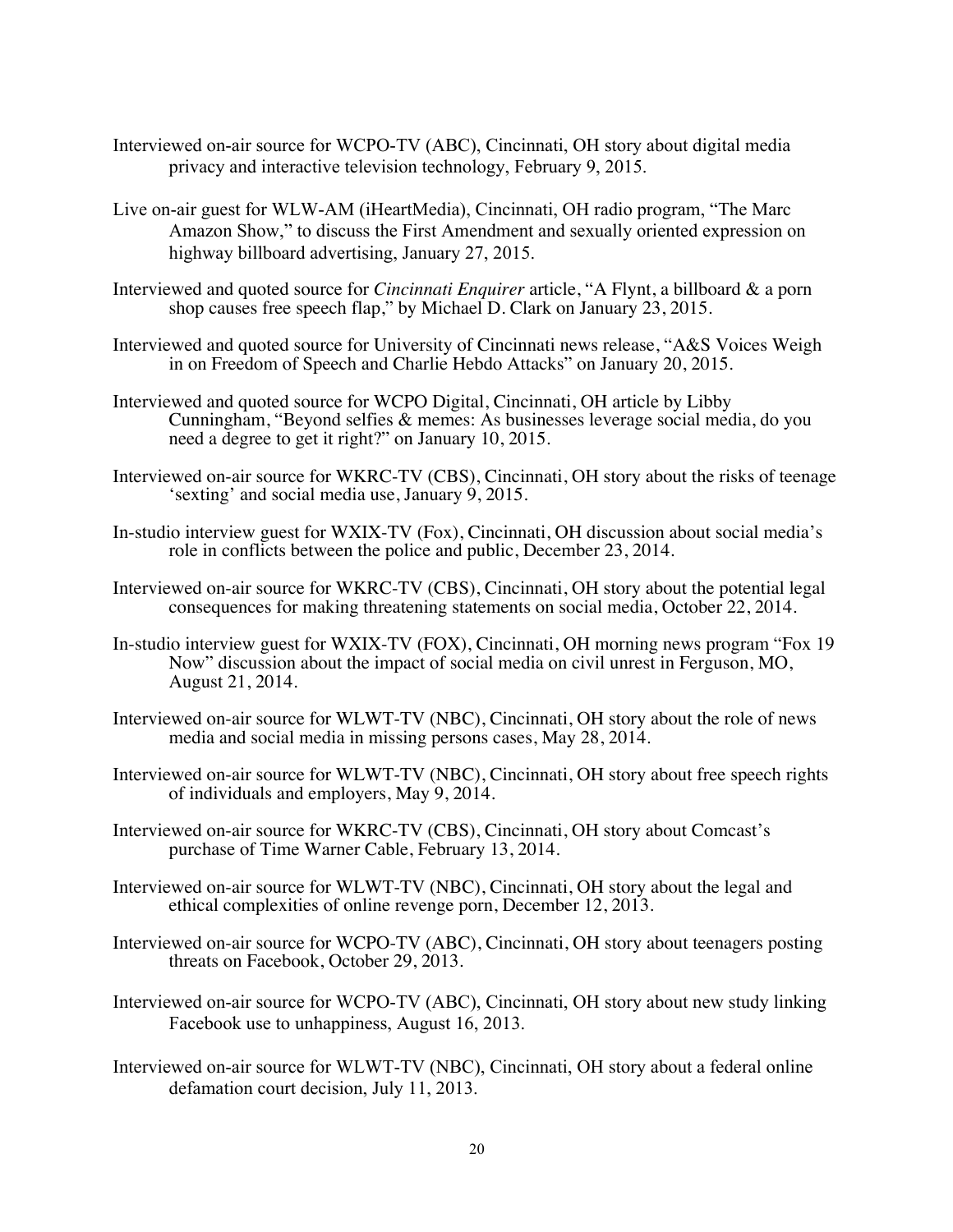- Interviewed and quoted source for *CityBeat* (Cincinnati, OH) article by Ben L. Kaufman, "Online sourcing implores healthy skepticism" on April 17, 2013.
- Interviewed and quoted source for *Columbus Dispatch* article, "University of Dayton says social media fed melee" by the Associated Press, March 25, 2013.
- Interviewed and quoted source for *Dayton Daily News* article, "Social media helped swell crowds at UD's St. Pat disturbance" by Meagan Pant, March 24, 2013.
- Interviewed on-air source for WKRC-TV (CBS), Cincinnati, OH, news story about the print redesign of *The Cincinnati Enquirer* newspaper, March 11, 2013.
- Interviewed and quoted source for *USA Today* article, "Secret Service investigates Ohio teen's tweet about Obama" by John Faherty, September 7, 2012.
- Interviewed and quoted source for *Cincinnati Enquirer* article, "Ohio teen learns limits of free speech the hard way" by John Faherty and Shauna Steigerwald, September 8, 2012 (p. A1, A6).
- Feature subject for Ames Tribune (Iowa) entertainment story, "10 Things: TV dads who put the 'fun' in 'dysfunctional'" by Ezgi Ustundag on June 14, 2012 (Ames Out Loud entertainment insert, p. 15).
- Feature subject for *Ames Tribune* (Iowa) entertainment story, "10 Things: TV moms that broke the mold" by Ezgi Ustundag on May 10, 2012 (*Ames Out Loud* entertainment insert, p. 3).
- Featured in-studio guest for live radio program, "River to River," on Iowa Public Radio to discuss online privacy, March 1, 2012.
- Interviewed and quoted source for BBC News Magazine article, "Could Google's data hoarding be good for you?" by Kate Dailey, January 26, 2012.
- On-air feature subject for WHO-TV (NBC), Des Moines, IA, news story about online privacy, September 27, 2011.
- Violent Television Content Have the Same Standards as Language and Sexual Content?" by Terry Likes (2011) in Electronic News, Vol. 5, No. 3 (pp. 180-183). Interviewed and quoted source for scholarly essay, "Violence, Vulgarity, and the V-Chip: Should
- "Violence, Vulgarity, and the V-Chip: Should Violent Television Content Have the Same Interviewed and on-air source for Clear Channel Tennessee Radio Network news documentary, Standards as Language and Sexual Content?" by Terry Likes, July 3, 2011.
- Interviewed and quoted source for *Canadian Journalism Project* article, "Is cross-ownership good for journalism?" by Billy Shields, March 31, 2011.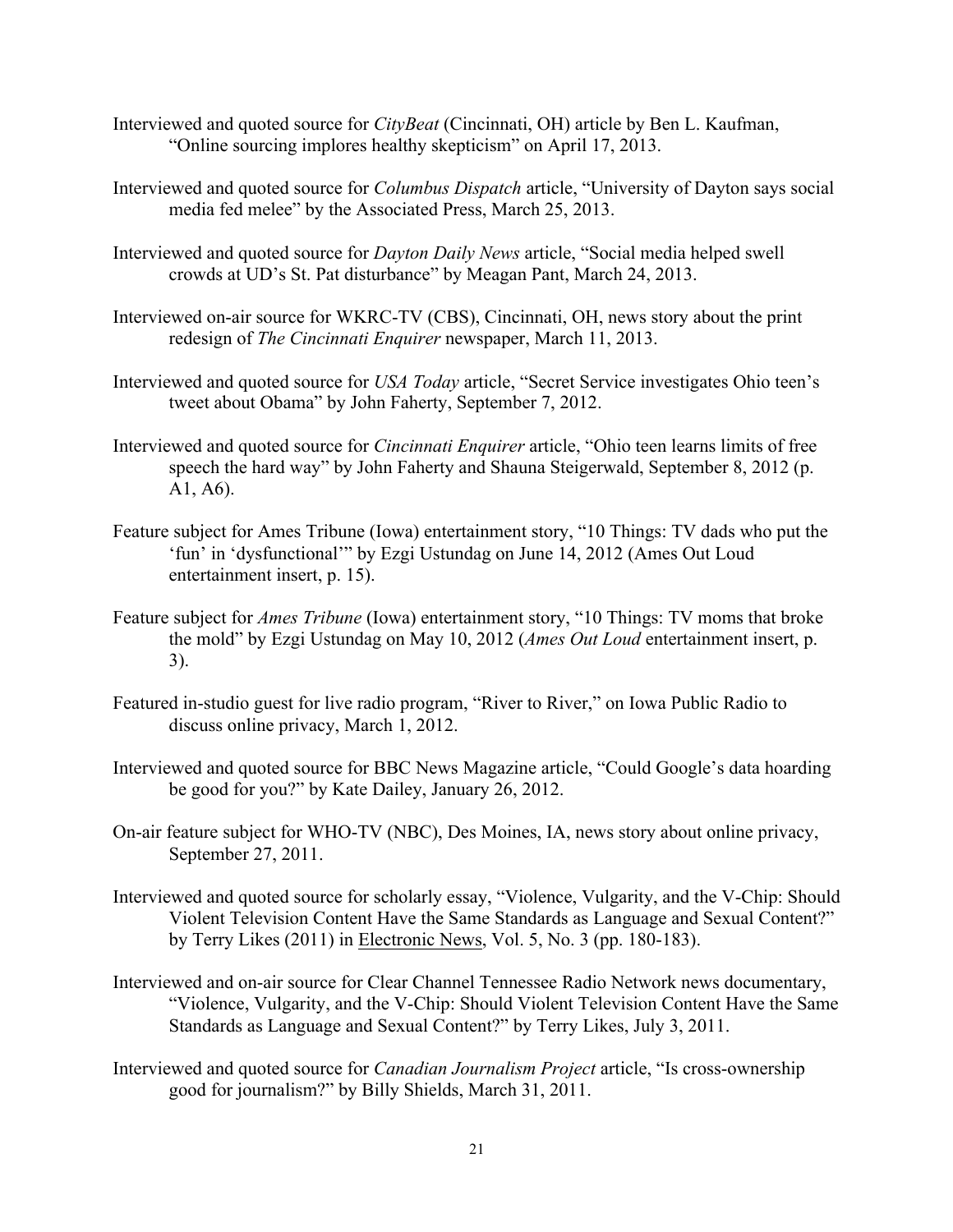- Featured guest for live blog talk radio program, "Together Again" (<http://www.blogtalkradio>.<br>com/lwl-radio), Cleveland, OH, December 23, 2010. Feature topic of the show was the<br>FCC's network neutrality rule changes. com/lwl-radio), Cleveland, OH, December 23, 2010. Feature topic of the show was the
- Interviewed and on-air source for Westwood One Metro Networks radio newswire story about the FCC's network neutrality rule changes, December 21, 2010.
- Featured in-studio guest for live radio program, "The Exchange," on Iowa Public Radio to discuss the FCC's proposed network neutrality regulations, December 16, 2010.
- Live interview guest on WMT-AM radio news program "WMT Mornings", Cedar Rapids, IA to discuss the FCC's proposed network neutrality regulations, December 16, 2010.
- Interviewed and on-air source for radio news story about the FCC's proposed network neutrality regulations, WHO-AM radio, Des Moines, IA, December 15, 2010.
- Featured subject for [Techzone360.com](https://Techzone360.com) news story about network neutrality, December 14, 2010.
- Interviewed and on-air source for radio news story about the digital television conversion deadline by Dar Danielson, Radio Iowa, on February 16, 2009.
- Interviewed and on-air source for radio news story about the digital television conversion deadline by Tim Rice, KASI-AM News Talk 1430, Ames, Iowa on February 16, 2009.
- Interviewed and quoted source for *Ames Tribune* (Iowa) article, "Fuzzy picture: Digital TV switch is unclear" by Kathy Hanson on February 12, 2009.
- Interviewed and on-air source for radio news story about the consumer drawbacks to digital television conversion on February 6, 2009 by KCSN-FM 88.5, Northridge, CA.
- Interviewed and quoted source for *Westchester Journal-News* (New York) article, "Ready or not, here comes digital TV" by Allan Drury on February 4, 2009.
- Feature subject for [IAbizonline.com](https://IAbizonline.com) article, "Consumer Drawbacks to Digital Television Conversion" on February 2, 2009.
- Quoted source for *The Village Voice* article, "Digital TV Delay Defeated in House" by Roy Edroso on January 29, 2009.
- Interviewed and on-air source for radio news story about the February 2009 transition to digitalonly television broadcasting by Dave Sprau, KASI-AM News Talk 1430, Ames, Iowa on January 21, 2009.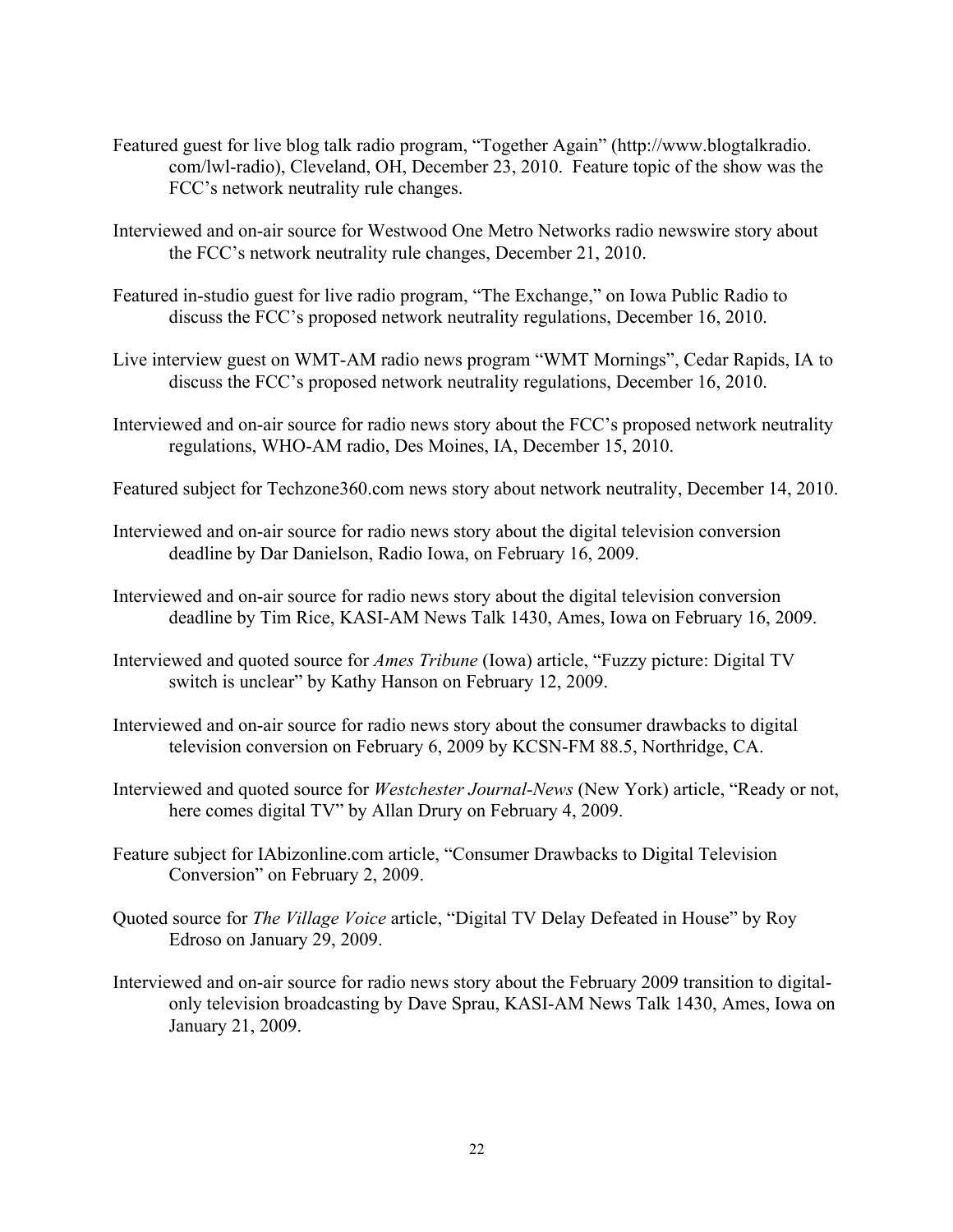- Interviewed and on-air source for radio news story about the February 2009 transition to digitalonly television broadcasting by Dick Layman, WHO-AM Newsradio 1040, Des Moines, Iowa on July 30, 2008.
- Interviewed and quoted source for *City View* (Des Moines, IA) article, "Goliath versus Goliath: How the demand for college sports could shape the future of the cable industry" by Sean J. Miller on November 30, 2006.
- Interviewed and quoted source for *Des Moines Business Record* article, "Who will blink first?<br>Mediacom, Sinclair play high-stakes game of chicken as deadline looms" by Jason Hancock on November 12, 2006.
- Interviewed and quoted source for *Des Moines Register* article, "Cable viewers: Switch to a la carte" by Frank Vinluan on January 15, 2006 (p. 1D).
- Interviewed and quoted source for *The Daily Star* (Bangladesh, India) article "Inside America: Mega merger mania: Is there anything in it for the global community?" by Ron Chepesiuk on January 29, 2005.
- Interviewed for a WHO-TV (NBC), Des Moines, IA news story about free speech issues related to a controversial billboard, January 13, 2005.

# **INVITED PRESENTATIONS AND LECTURES**:

- *All the news that's fit to . . . share.* Featured panelist and moderator for a discussion about how social media has reshaped the news industry focusing on the January 2019 #CovingtonCatholic incident in Washington, D.C. with the producer and director of "Rush to Judgment" after its screening at the Over-the-Rhine International Film Festival in Cincinnati, OH, October, 5, 2019.
- *Using Social Media for Social Justice*. Presented to a community forum sponsored by the Murray & Agnes Seasongood Good Government Foundation, Cincinnati, OH, February 23, 2019.
- Social Media, Fake News and Freedom of Expression in the United States. Presented to a Visitors Leadership Program and coordinated by the World Affairs Council – Cincinnati private delegation of leading media professionals from the Baltic states (Estonia, Latvia and Lithuania) and arranged under the auspices U.S. State Department's International and Northern Kentucky, at the Law Offices of Graydon, Head and Ritchey, Cincinnati, OH, November 20, 2018.
- *Media and Foreign Policy: The White House, Fake News and Cyber War.* Presented to the Greater Cincinnati World Affairs Council "Global Chatter" forum at Graydon Law, Cincinnati, OH, August 9, 2018.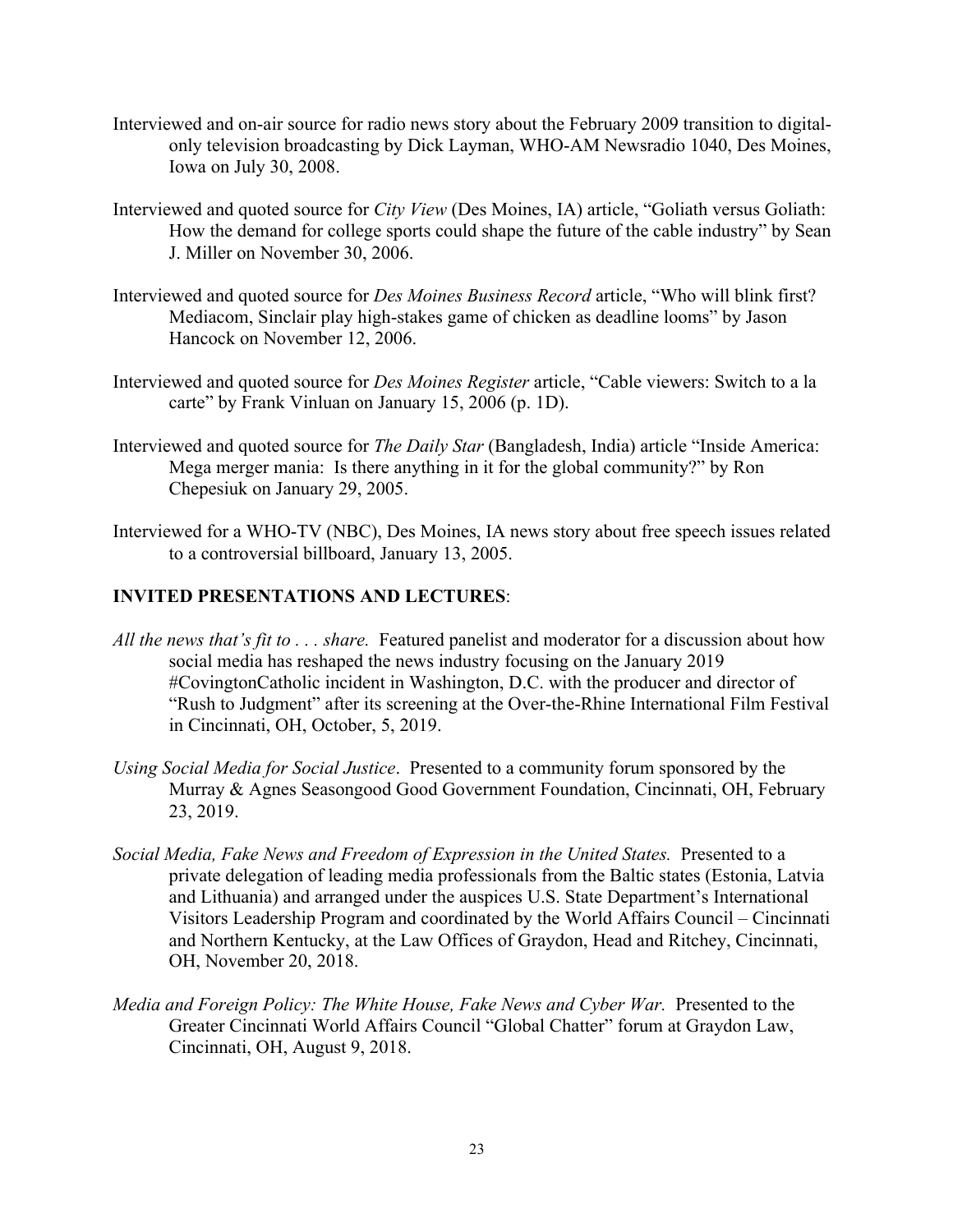- *Trust in Journalism in the Age of Fake News*. Presented to the Cincinnati Chapter of the Public Relations Society of America panel on trust in media hosted by Intrinzic Brand Collaborative, Newport, KY, June 26, 2018.
- *Social Media and Freedom of Expression in the United States.* Presented to a private delegation of leading media professionals from Ecuador and arranged under the auspices U.S. State Department's International Visitors Leadership Program and coordinated by the Greater Cincinnati World Affairs Council, University of Cincinnati, May 21, 2018.
- *Manufacturing Truth with Fake News.* Presented at University of Cincinnati's Alumni Weekend, April 14, 2018.
- *Envisioning New Modes of Publishing Social Justice and Humanities Research.* Presented at University of Cincinnati's Research & Innovation Week, April 11, 2018.
- *Have a Field Day with the Press.* Featured panelist along with Libby Cunningham and Tom McKee (WCPO-TV) and Maija Zummo (*CityBeat*) on the state of news media in Cincinnati for Women Helping Women, Sunday Salon, March 4, 2018.
- *Manufacturing Truth: The Political Economy of Fake News, Bots and Double-Speak. Featured* presenter at University of Cincinnati's "Life of the Mind" semi-annual faculty lecture. Nov. 14, 2017.
- *The State of Journalism and Communication Education*. Panel discussion at Vehr Communications, Cincinnati, OH, Aug. 3, 2017.
- Designed and presented a workshop on the risks and responsibilities of social media use for middle-school children May 4, 5 and 10, 2017 at Bridgetown Middle School in Cincinnati, OH. A separate presentation was made to parents on May 5, 2017 (all with Dr. Nancy Jennings, Department of Communication, University of Cincinnati).
- *Social Media and the Manufacturing of Consent: Fake News, Bots and Political Discourse.*  Presented to the University of Cincinnati during Social Media Week, April 6, 2017.
- *Panoptic Sorts and Missorts: The Political Economy of U.S. Data Privacy Policy*. Presented to the UC Department of Communication Research Colloquium, April 4, 2017.
- *Social Media and Social Justice Movements in Cincinnati.* Presented to The Cincinnati Project Symposium at the University of Cincinnati, Feb. 17, 2017.
- The US Presidency and Our Common Future: Democracy, Freedom of the Press, and the *Supreme Court.* Panel discussion at the Taft Research Center, University of Cincinnati, Feb. 7, 2017.
- *Professionalism on Social Media.* Presented to the University of Cincinnati, College of Allied Health Sciences Tribunal, Nov. 15, 2016.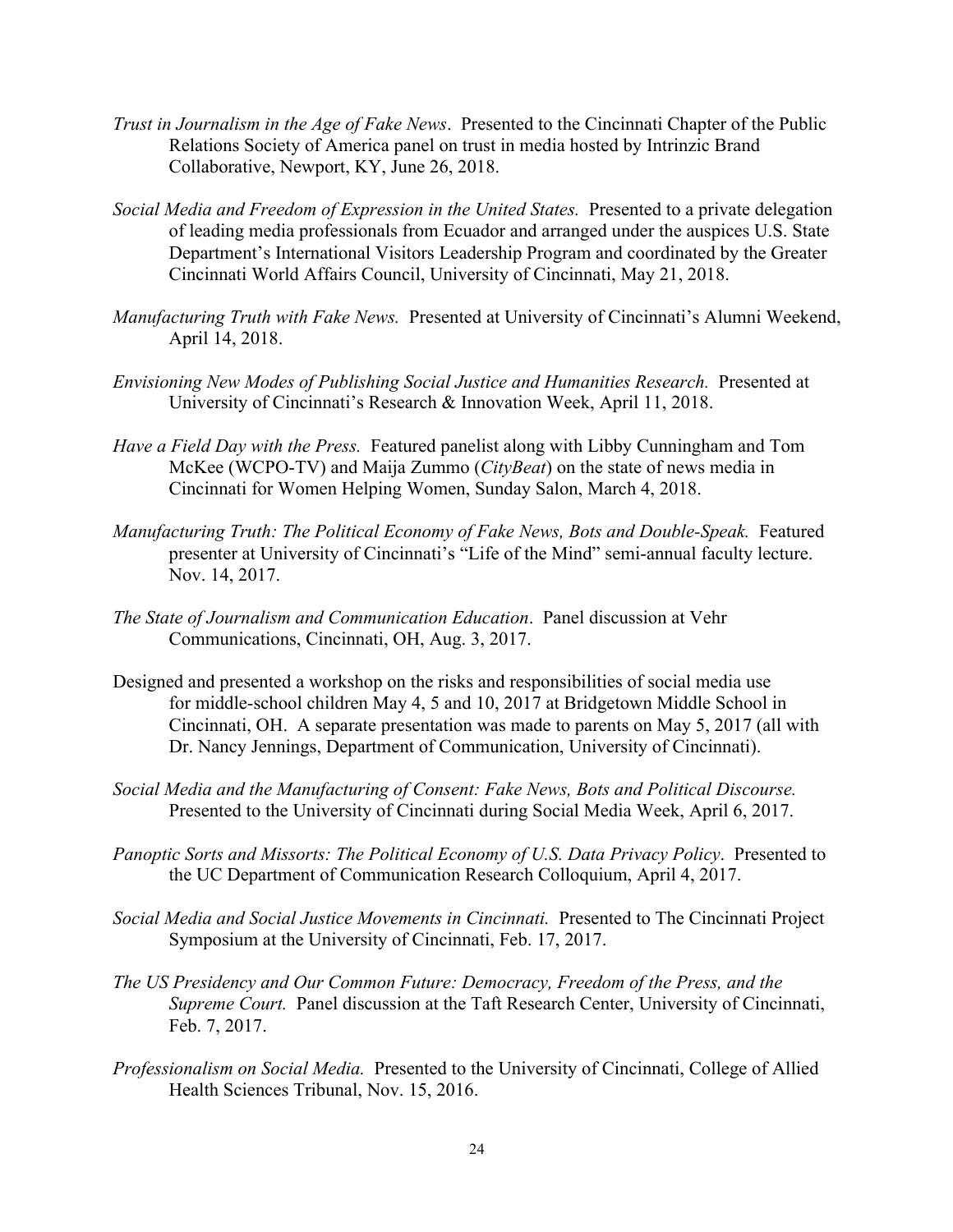- *Intersections of PR and Journalism.* Presented to the University of Cincinnati chapter of the Public Relations Student Society of America (UC-PRSSA), Oct. 11 2016.
- *Live-Tweeting Murder: Social Media and Self-Discretion.* Presented to the University of Cincinnati during Social Media Week, Mar. 28, 2016.
- *Selfie-Sabotage: Why Social Media Education is Needed*. Presented to the University of Cincinnati during Social Media Week, Mar. 29, 2016.
- The Annual Society of St. Paul Lecture, presented to the University of Cincinnati Society *Pope Francis and Karl Marx: The Mediated Pope on Capitalism and the Environment.*  of St. Paul, and Catholic Studies Program, Nov. 19, 2015.
- *Media and Social Responsibility: Preparing Journalism Graduates for the Changing Media Landscape.* Presented to a private delegation of leading media professionals from Pakistan and arranged under the auspices U.S. State Department's International Leadership Visitors Program and coordinated by the Greater Cincinnati World Affairs Council, Cincinnati, Ohio, May 11, 2015.
- *BREAKING: How Social Media Has Changed the News Cycle*. Moderator and panelist for Social Media Week event at the University of Cincinnati, Feb. 26, 2015.
- *The Rolling Stone, UVA and Journalism.* Invited panelist to the Cincinnati Society of Professional Journalists' "Lunch for the Pros" hosted by The Cincinnati Enquirer on February 3, 2015.
- Workshop: "The role of advocacy in media and telecom policy" at the New America Foundation, Washington, DC, September 29-October 1, 2013. *Epistemic Communities and Minority Broadcast Ownership*. Presented to the Experts'
- *How to protect our privacy online.* Presented to the Rotary of Perry, Iowa, February15, 2012.
- *Internet Privacy*. Presented to the Golden Kiwanis, Ames, IA, September 22, 2011.
- *Internet Media Rights and Regulations in the U.S.* Presented to a private delegation of leading media professionals from the Republic of Korea. Presentation was arranged under the auspices U.S. State Department's International Leadership Visitors Program and coordinated by the Iowa Council for International Understanding. Ames, Iowa, May 16, 2011.
- Invited respondent and participant for the Experts' Workshop: "The Broadband Act of Invited respondent and participant for the Experts' Workshop: "The Broadband Act of 2011: Designing A Communications Act for the 21<sup>st</sup> Century" at the New America Foundation, Washington, D.C., September 28-30, 2010.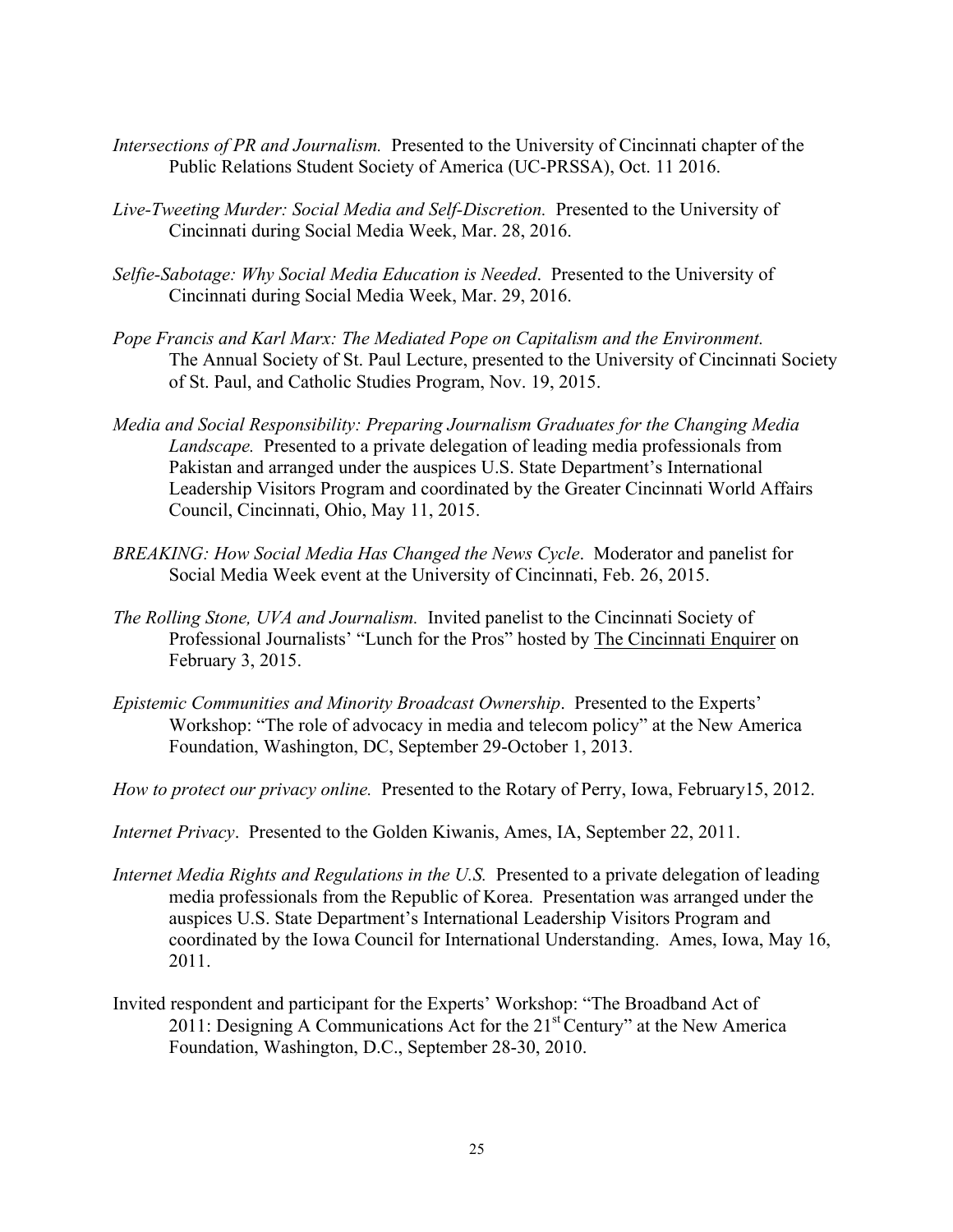- *The Rules of Engagement: Rights vs. Responsibilities in Civic Dialogue.* Invited presenter and panelists along with Paul Shirley (former NBA player, book author and ex-ESPN blogger), Kathleen Richardson (Director of Drake University's School of Journalism & Mass Communication), and Andie Dominick (book author and editorial writer for the *Des Moines Register*), April 7, 2010.
- *Journalism Law & Ethics: Balancing Rights and Responsibilities*. Presented to Boy Scout Troop 101, Story City, IA as part of its Journalism Merit Badge requirement, February 2, 2009.
- *The Political Economy of U.S. Broadcast Ownership Regulation and Free Speech after the Telecommunications Act of 1996. Presented to the Ohio University, School of* Telecommunications Act of 1996. Presented to the Ohio University, School of Telecommunications, Research Colloquium, November 2, 2007.
- *Data Privacy in the US and Europe: Divergent Perspectives.* Presented to the Ohio University, Communications Development, Graduate Student Colloquium, March 29, 2002.

# **PROFESSIONAL SERVICE:**

## *National Awards Judge*

- Contest judge for National Society of Newspaper Columnists (NSNC) annual competition, June 7-10, 2018.
- Served on an invited national Panel of Judges to adjudicate the Scripps Howard Awards for professional journalism, Feb. 23-24, 2017.

### *Federal Grant Reviewer*

 National Telecommunications and Information Administration (NTIA): Reviewed federal grant applications for the Broadband Technology Opportunities Program (BTOP) under the direction of the NTIA, 2009. BTOP was created under the American Recovery and Reinvestment Act of 2009 for the purpose of awarding \$4.7 billion dollars in grants for sustainable broadband adoption projects.

#### *Editorial Boards*

Editorial board member for *Media Watch*, a peer-reviewed scholarly journal.<br><https://www.mediawatchjournal.in>

## *Manuscript Reviewer for Book Publishers*

Wiley Blackwell, 2019.

Palgrave Macmillian, 2018.

MIT Press, 2018.

Oxford University Press, 2006.

Open University Press / McGraw-Hill Publishers, 2006.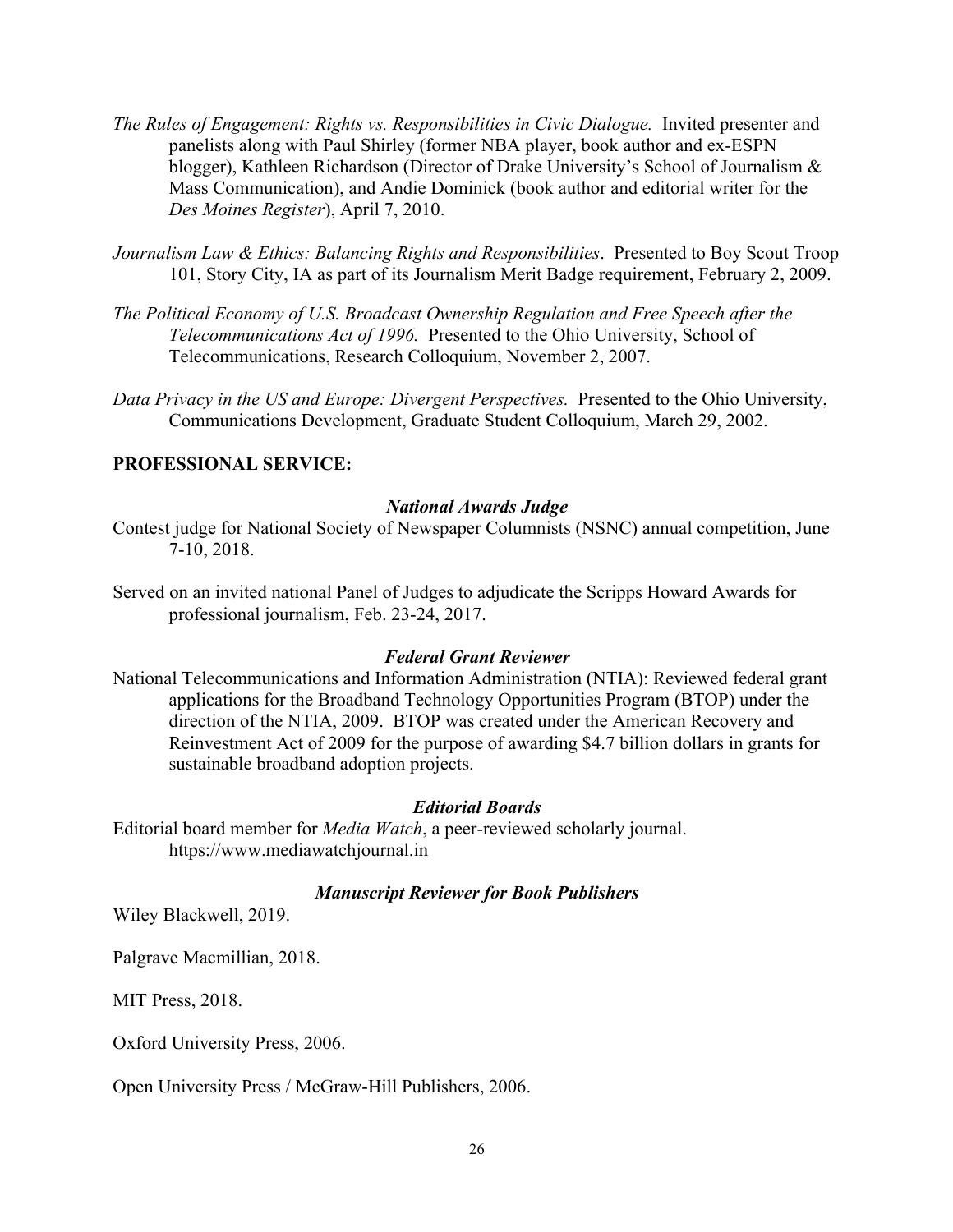## *Manuscript Reviewer for Journals*

New Media & Society: Spring 2019, Fall 2019.

Journal of Broadcasting & Electronic Media: Winter 2008, Fall 2008 (three manuscripts), Winter 2009, Winter 2010, Summer 2011, Fall 2012, Spring 2015, Fall 2016.

Communication Law & Policy: Fall 2011, Summer 2012.

Telecommunications Policy: Fall 2006.

The Information Society: Summer 2010, Winter 2011.

International Journal of Communication: Summer 2015, Fall 2015.

International Journal for Media and Cultural Politics: Fall 2010.

Journalism: Theory, Practice and Criticism: Fall 2011.

Democratic Communiqué: Fall 2011, Fall 2012.

Journal of Children and Media: Fall 2012.

Popular Communication: Summer 2005, Winter 2006, Fall 2006 (two manuscripts).

Global Media Journal—American Edition: Fall 2002, Fall 2011.

Journal of Mass Communication and Journalism: Fall 2011

Journal of Communication Inquiry: Winter 2009, Fall 2012.

## *Service to Organizations*

Society of Professional Journalists: Mark of Excellence Student Awards Judge for Region 4 (February 2017).

Op-Ed Project: Participant reviewer for the Op-Ed Project Seminar at the University of Cincinnati (2013).

International Communication Association: Nomination for Vice-Chair of the Communication Law & Policy Division (2005); Paper Judge for the Communication Law & Policy Division (2004, 2006); Session Chair, *Designing the Market: Regulation for Competition*, for the Communication Law & Policy Division (2004).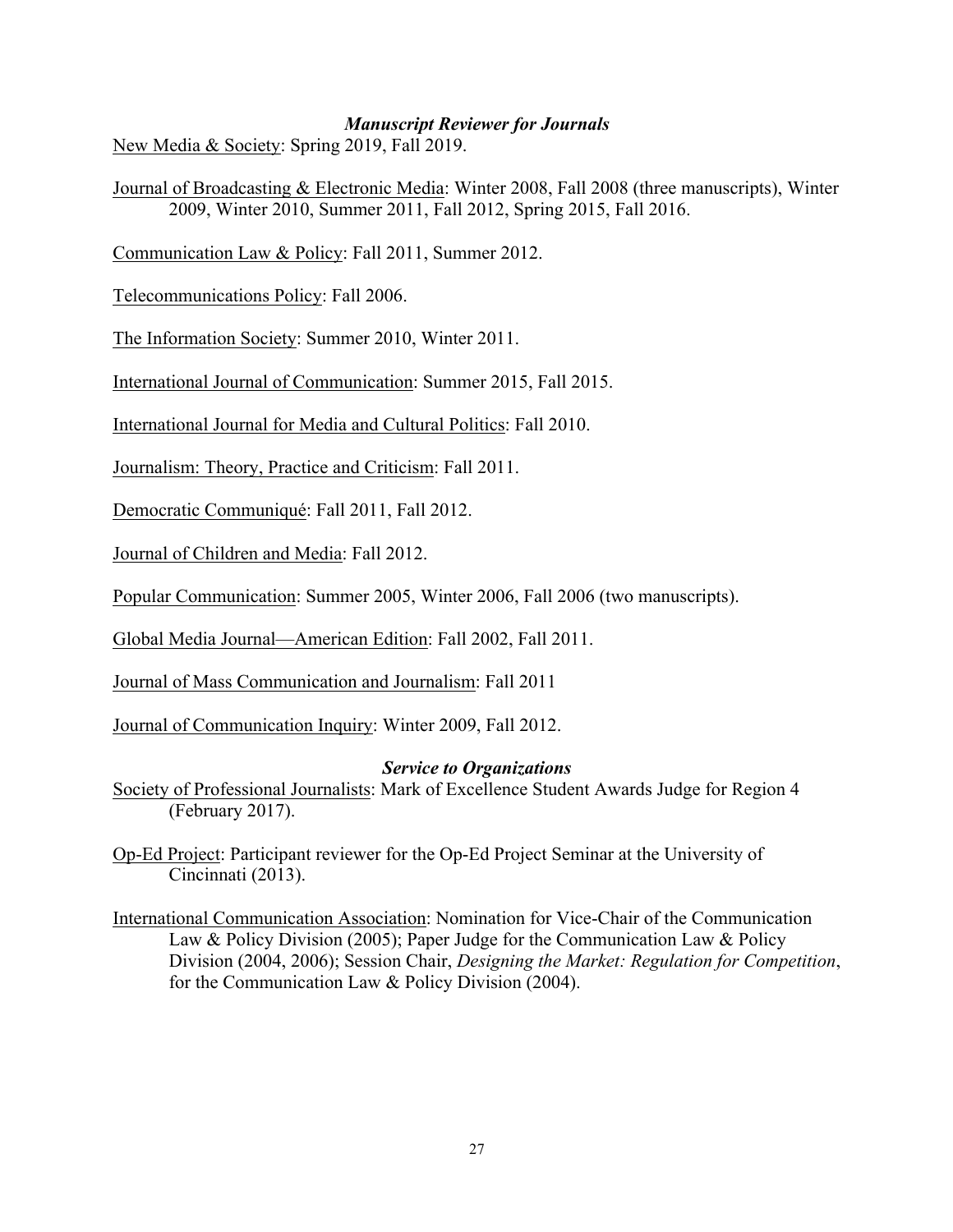Association for Education in Journalism and Mass Communication: Paper Judge for the Critical Studies Division (2009, 2008, 2003, 2002, and 2001); Paper Judge for the Scholastic Journalism Division (2010 and 2008). Communication Technology and Policy Division (2005); Discussant for Communication Technology & Policy refereed paper session (2005); Paper Judge for the Cultural and

Broadcast Education Association: Paper Judge for the Law & Policy Division (2005).

Global Fusion: Session Chair (2005); Paper Judge (2001, 2011, and 2013).

# **UNIVERSITY ADMINISTRATION AND SERVICE**:

- Fall 2019 present. University of Cincinnati, College of Arts & Sciences, Faculty Affiliate of The Cincinnati Project,
- University of Cincinnati, College of Arts & Sciences, Vice Chair of Heads Council (elected), 2019-2020.
- University of Cincinnati, Office of the Provost, Toward an Open Monograph Ecosystem Review Committee, January 2019 present. Committee, January 2019 – present.
- University of Cincinnati, Executive Board Representative for the Research Support Committee of the Charles Phelps Taft Memorial Fund, Fall 2018 present. of the Charles Phelps Taft Memorial Fund, Fall 2018 – present.
- University of Cincinnati, Journalism Department representative on the Executive Board for the Charles Phelps Taft Memorial Fund, Spring 2018 present. Charles Phelps Taft Memorial Fund, Spring 2018 - present.
- University of Cincinnati, McMicken College of Arts & Sciences, Search Committee for A&S Business Administrator, Spring 2018.
- University of Cincinnati, McMicken College of Arts & Sciences, Marketing and Communication Advisory Committee, Fall 2017 – Spring 2018.
- Chair of Search Committee for assistant professor in Journalism, McMicken College of Arts & Sciences, University of Cincinnati, Fall 2017 Spring 2018.
- University of Cincinnati, McMicken College of Arts & Sciences, Search Committee for A&S Assistant Director of Marketing and Communications, Fall 2017.
- Chair of the Communication Board for Student Media, University of Cincinnati, Spring 2017 present.
- University of Cincinnati, McMicken College of Arts & Sciences, Search Committee for A&S Associate Director of Marketing and Communications, Spring 2017.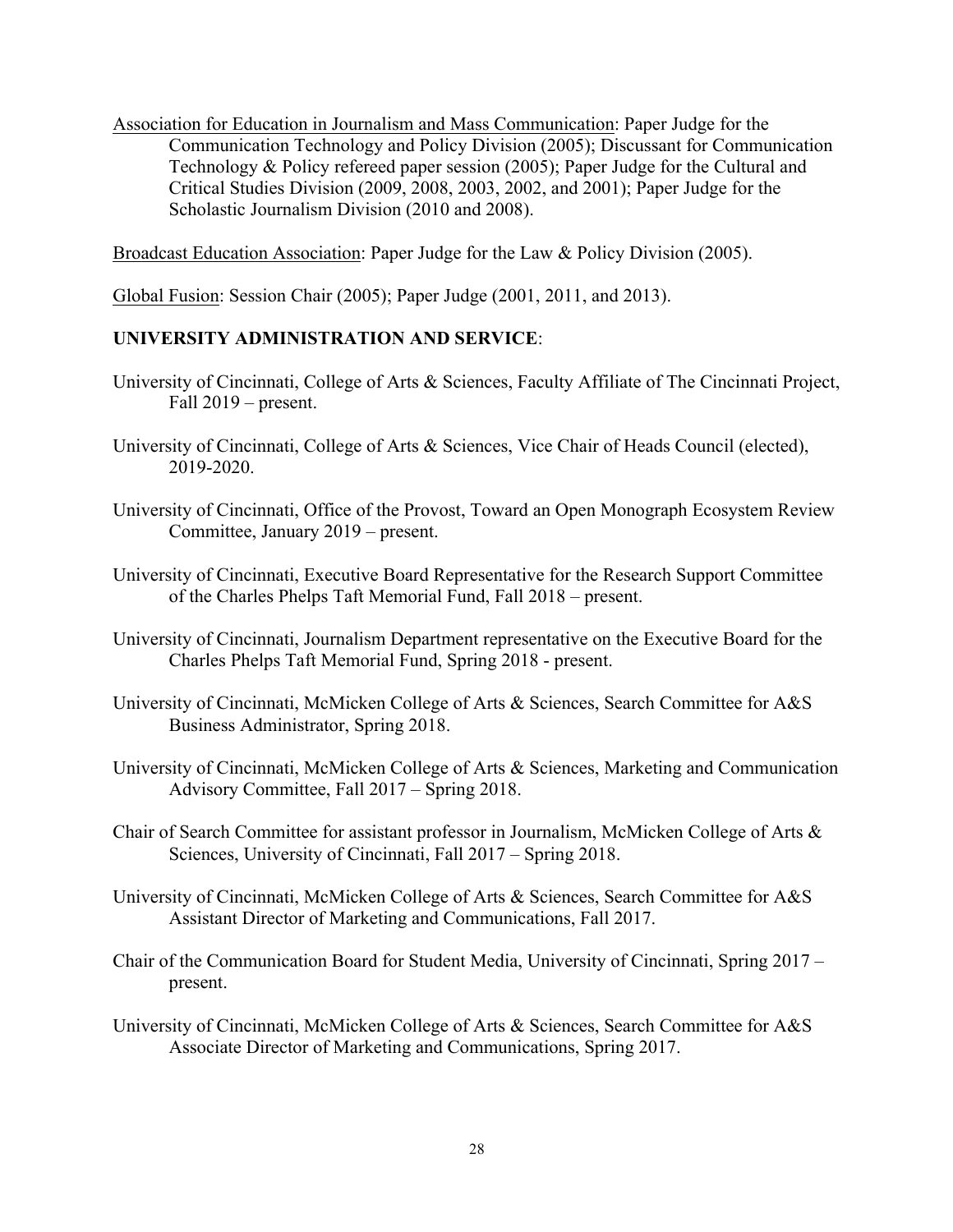- University of Cincinnati, McMicken College of Arts & Sciences, Faculty Marshal for Spring 2017 Commencement Ceremony, April 29, 2017.
- University of Cincinnati, Diversity and Inclusion Curriculum Group, Spring 2016 Fall 2016. Selected to participate in university-wide initiative to address diversity and inclusion across the curriculum at the University of Cincinnati.
- University of Cincinnati Society of St. Paul Student Organization, Faculty Adviser, Fall 2015 present.
- University of Cincinnati Chapter of the American Association of University Professors Grievance Committee, August 2015 present. Grievance Committee, August 2015 – present.
- University of Cincinnati, College-Conservatory of Music, Division of Electronic Media: Reappointment, Promotion and Tenure Committee, Fall 2015.
- External evaluator for promotion and tenure case at the University of Cincinnati, College of Design Architecture Art & Planning (DAAP), School of Art, Fall 2015.
- University of Cincinnati, McMicken College of Arts & Sciences Representative to task force on the formation of a university press, Summer 2015.
- hoc committee for evaluation of the reappointment of Alan Sullivan as Head of the Department of Anthropology, Spring 2015. University of Cincinnati, McMicken College of Arts & Sciences, Dean's representative to the ad
- University of Cincinnati, Chair of Digital Media cluster hire search committee, Fall 2014 Spring 2015.
- Activity Committee (elected), Fall 2014 Spring 2016; Fall 2017 Spring 2018. University of Cincinnati, McMicken College of Arts & Sciences, Budgetary Planning and
- University of Cincinnati, Faculty Lead for Digital Media cluster hire proposal (funded), Summer 2014.
- University of Cincinnati, Digital Media Collaborative Steering Committee, Summer 2014 Fall 2018.
- Fundraising Campaign Coordinator for ArtsWave Cincinnati, representing University of Fundraising Campaign Coordinator for ArtsWave Cincinnati, representing University of Cincinnati, McMicken College of Arts & Sciences, Spring 2014. Raised \$3,984 on behalf of the McMicken College of Arts & Sciences in a four-week campaign, as part of an effort that totaled \$82,653 on behalf of the University of Cincinnati.

University of Cincinnati, Humanities Task Force, Summer 2013 – Fall 2013.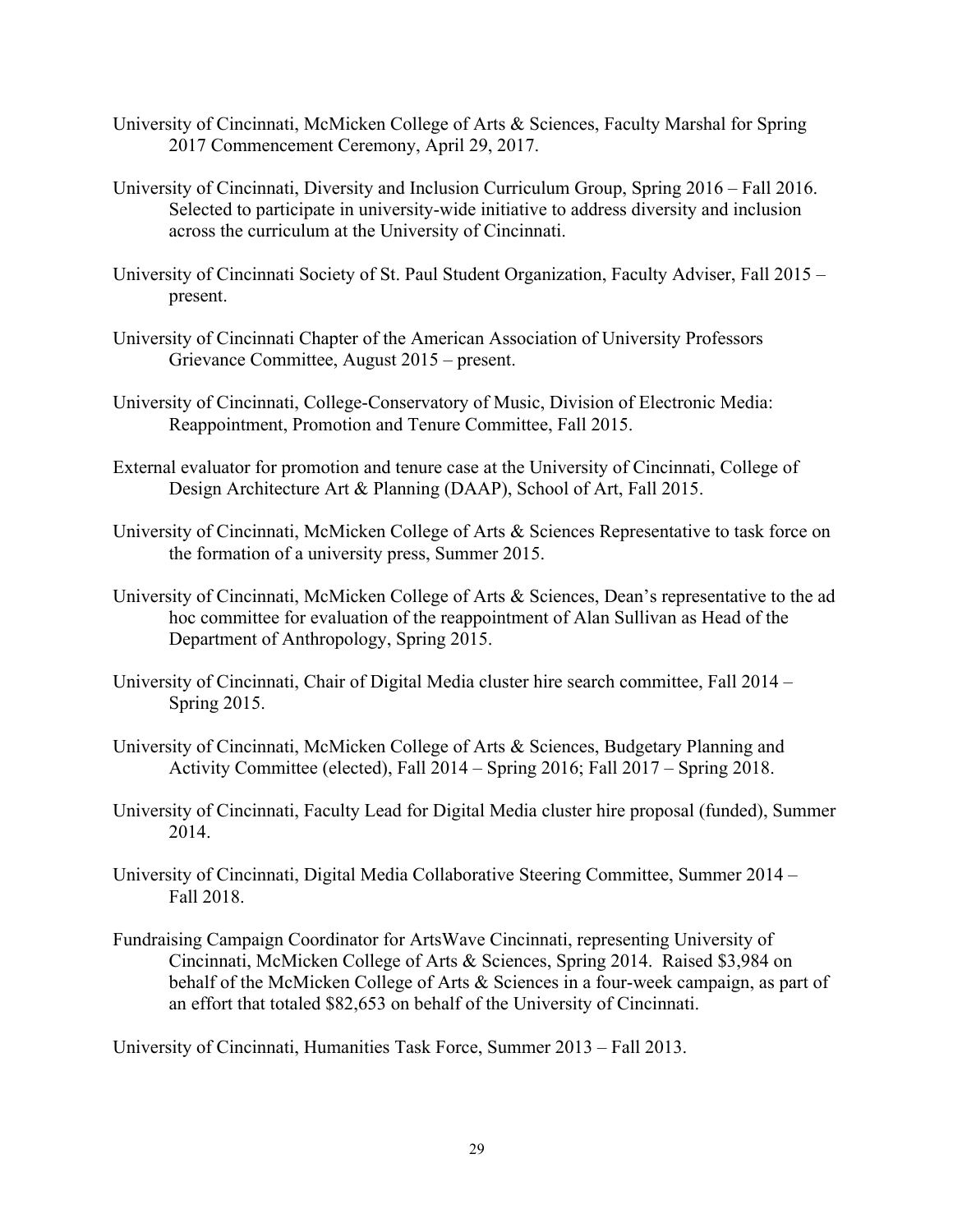- Committee, Summer 2013 Fall 2013. University of Cincinnati, McMicken College of Arts & Sciences, Strategic Planning Advisory
- University of Cincinnati, McMicken College of Arts & Sciences, Executive Subcommittee of Department Heads, Fall 2012 Summer 2013.
- Iowa State University, Greenlee School of Journalism & Communication, Elected member of Promotion and Tenure Committee, Spring 2012 Summer 2012.
- subcommittee, Spring 2012 Summer 2012. Iowa State University, Military Student Services Task Force, Veteran's conference planning
- Spring 2011 2012. Iowa State University, Military Student Services Task Force, Academic Affairs Working Group,
- External evaluator of promotion and tenure case at University of Arkansas Little Rock, School of Mass Communications, 2011.
- Iowa State University, Greenlee School of Journalism & Communication, Director of Undergraduate Education, 2010 2012. Undergraduate Education,  $2010 - 2012$ .
- Evaluate the Extension of the Contract of the School Director, April -- May 2010. Iowa State University, Greenlee School of Journalism & Communication, Ad Hoc Committee to
- Iowa State University, Greenlee School of Journalism & Communication, Faculty Mentor for Assistant Professor Raluca Cozma, Fall 2009 – Summer 2012.
- Iowa State University, Faculty Senate, At-large representative for the College of Liberal Arts & Sciences (elected to two consecutive three-year terms), Spring 2009 Summer 2012.
- Iowa State University, ISU Vegetarians and Vegans Club, Faculty Advisor, Fall 2007 Spring 2010.
- Iowa State University, Greenlee School of Journalism & Communication, Department Executive Officer (DEO) Advisory Committee, Spring 2007 – Spring 2008, Fall 2010 – Summer 2012.
- Iowa State University, Greenlee School of Journalism & Communication, Broadcast Apprenticeship Program Committee, Fall 2005 Spring 2007.
- Iowa State University, Greenlee School of Journalism & Communication, Interim Chair of Faculty Search Committee, May 2005. Member of Search Committee, May 2005 Spring 2007. Faculty Search Committee, May 2005. Member of Search Committee, May 2005 -
- Iowa State University, Greenlee School of Journalism & Communication, Long Range Planning Committee, Fall 2006 – Spring 2007.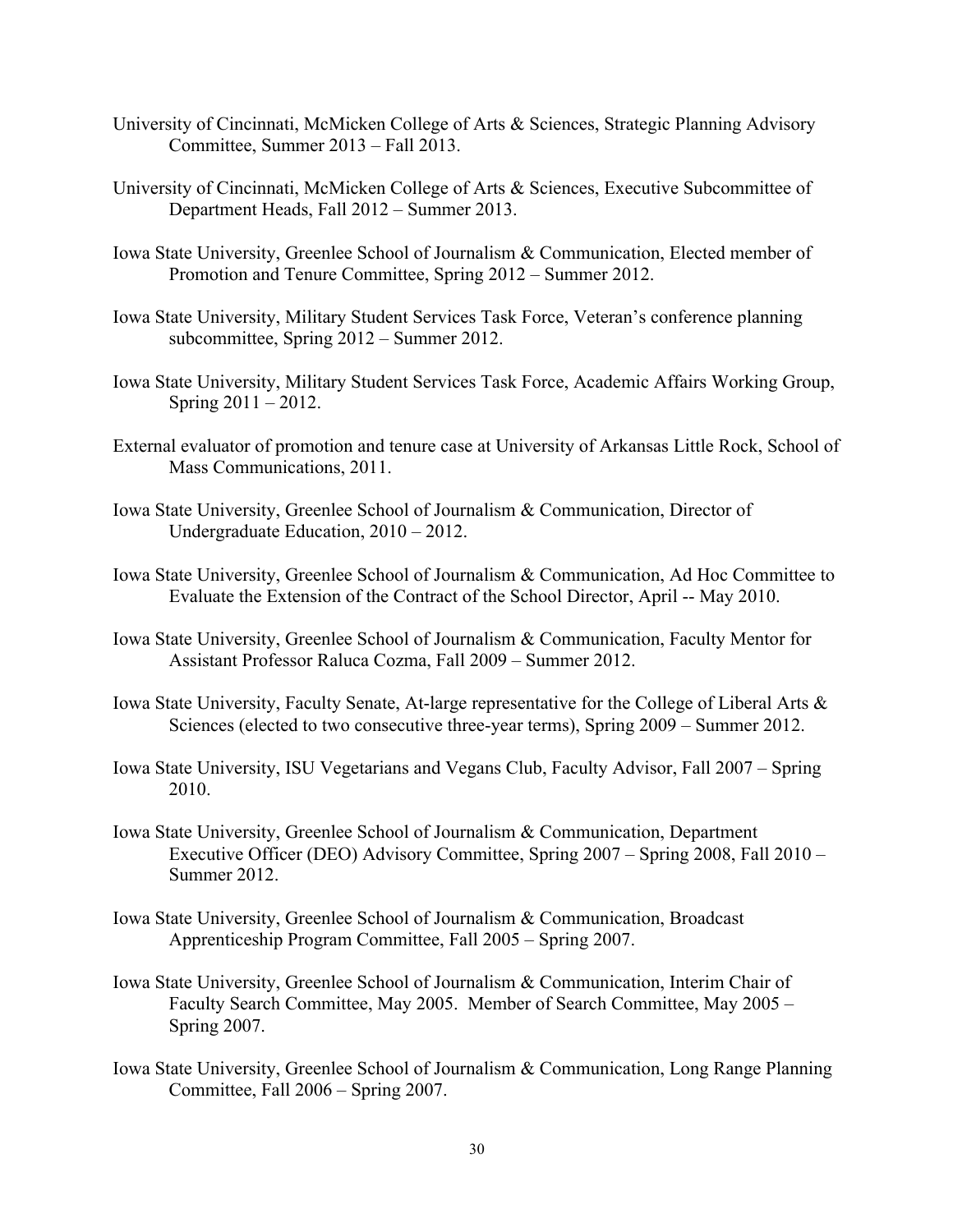- Iowa State University, Greenlee School of Journalism & Communication, Undergraduate Committee, Fall 2004 Spring 2006; Fall 2007 2012 (Chair 2010 2012). Committee, Fall 2004 – Spring 2006; Fall 2007 – 2012 (Chair 2010 – 2012).
- Iowa State University, Greenlee School of Journalism & Communication, Broadcast Club Faculty Advisor, Fall 2004 – Summer 2005.
- Central Michigan University, International Film Festival Advisory Council Member, 2004.
- Central Michigan University, Caponigro Scholarship Award Committee, Spring 2002.
- Central Michigan University, Broadcast & Cinematic Arts Department, Faculty Search Committees: Spring 2002, and Fall 2002.
- Central Michigan University, Integrative Public Relations (IPR) Program Council Member and Secretary, Fall 2001 – Spring 2002.
- Central Michigan University, Broadcast & Cinematic Arts Department, Alumni Advisory Board Member, Fall 2001 – Spring 2003.
- Central Michigan University, Broadcast & Cinematic Arts Department, Faculty Advisor for "Starting Lineup" (Fall 2003), "Trapdoor" (Spring 2002), and "Picture Perfect" (Spring 2002) MHTV cable channel programs.
- Southern Illinois University Edwardsville, Editor: *College of Arts and Sciences Faculty Newsletter*, 1997 1998.

# **PROFESSIONAL EXPERIENCE**:

 Freelance opinion-editorial writer, 2009 – present Commentary on an array of media law and ethics topics that have appeared in various outlets within the USA Today Network (including *The Cincinnati Enquirer*, *Detroit Free Press*, *Des Moines Register*, *Louisville-Courier Journal*), as well as the *St. Louis Post-Dispatch*, and other venues.

 Media Pulse, Inc., St. Louis, MO, 1995 - 1997 Video editor, video photographer and production assistant for video production company and television/radio monitoring service.

 WSIE-FM radio, Edwardsville, IL**,** 1992 **-** 1993 On-air shift operator for National Public Radio (NPR) member Jazz music station.